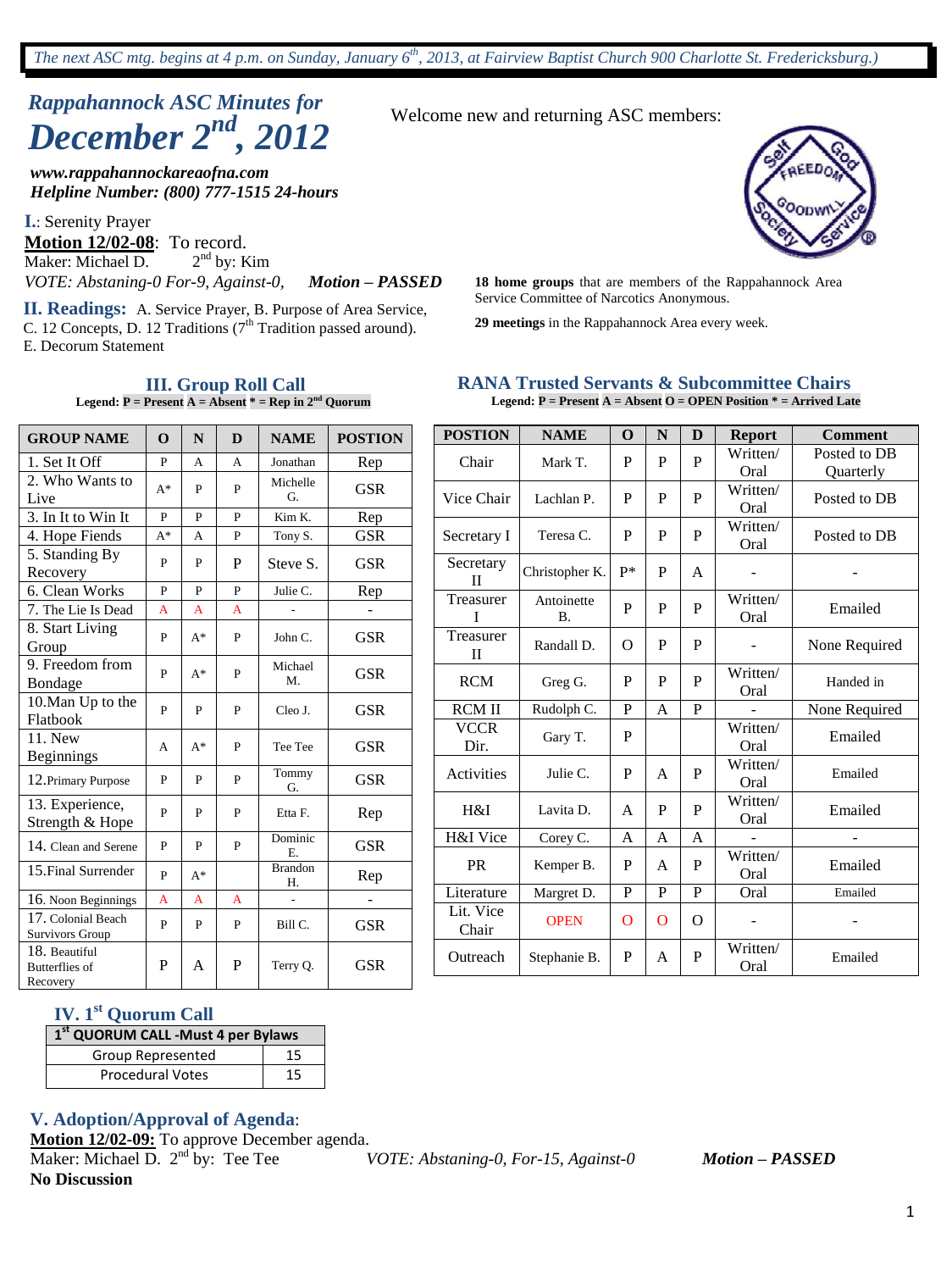# **VI. Approval of Minutes**:

**Motion 11/04-03 (2nd Vote):** To approve October minutes. Maker: UNK  $2<sup>nd</sup>$  by: UKN

nd by: UKN *VOTE: Abstaning-0, For-11, Against-0 Motion – PASSED*

**Discussion:** This motion went back to groups to be voted on again as November Vote was *Abstaning-1, For-0, Against-0.*

# **Motion 12/02-10:** To approve November minutes.<br>Maker: UNK 2<sup>nd</sup> by: UKN *VOTE: Ab*

VOTE: Abstaning-0, For-12, Against-0 *Motion – PASSED* **Discussion:** (Teresa C.) I would like to amend the minutes to add the Treasurer's November report to December's minutes. (Mark T.) That is not amending November's minutes. (Teresa C.) Correct. Disregard this amendment then.

# **VII.-XI. Administrative Reports**

### **VII. Secretary Report I**: Given by Secretary I, Teresa C.

It has been a busy month! The proposed 2013 budget, which was the same as the approved 2012 budget was sent out to groups to be voted on Nov 11<sup>th</sup> along with an invitation to the budget meeting we had at Wegman's on Nov. 14<sup>th</sup>. On Nov  $13<sup>th</sup>$  an email was sent out to the ASC body on behalf of the RCM inviting folks to give our RCM team a call as they would be happy to come to each home group to discuss the Regional motions or any other RANA area business they might have questions on. As well as a reminder for Groups to fill out the RCM survey regarding the GSR Orientation workshop. A follow up email reminder was sent out again on Nov.  $28<sup>th</sup>$ .

I handed out copies of the Treasurer report for November and as I was not informed that there would be copies here for the December Treasurer report I also made copies of those so there are more than enough December reports. If you did not get either of these reports please take one from the back table. The Treasurers report for November was not included in the November minutes and will be included in the December minutes for the record.

Today we say goodbye to Christopher K. as our Secretary I – he has a big future ahead of him with his education and career! He has been a pleasure to partner as he has a terrific sense of humor, dedication and fabulous joy that surrounds him! I will truly miss Christopher and wish him all the best!

So that means I am going to be taking on the Secretary II responsibilities as well as my Secretary I duties until we fill this important position. Having said that – **Please, please, please be sure to get your reports handed in, emailed or uploaded to the Dropbox by the weekend after ASC.** *That would next weekend.* **If you have printing needs – which you would like handed out at ASC or for your subcommittee – you MUST get them to me within 4 days before you needing them AND if you need to get them before ASC you must make arrangements to pick them up from me.** I have a very full like with employment, family and my own recovery – we are ALL busy and have full lives so please work with me on these deadlines so I can get your guys what you need. I will be putting a motion in today for reimbursement for print the Treasurer reports. Given the checks paid to Christopher K last month (Motion 11/04-04 for \$6.29) and this month for \$16.24 our budget for 2012 ends with a positive balance of \$48.42.

I wanted to call attention to the keys to the PO Box – per our bylaws the Chair, PR Chair and Secretary are the ONLY key holders. Kemper and I will be bringing the mail to each ASC and distributing to the intended recipients.

Thanks again for allowing me to serve. Have a wonderful holiday season! Teresa C. **Discussion:** (Lavita D.) *Were you handed over the printer?* (Teresa C.) *Yes, it is sitting in the chair next to the PR Chairperson.* (Lavita D.) *Will I be able to help you?* (Teresa C.) *I don't know, will you be able to help me?* (Kemper B.) *I can comment on this. We have the printer, no USB cable or paper.* (Teresa C.) *I did communicate with Christopher earlier today to bring all of the equipment and supplies as I believe he is leaving town. I will contact him to make sure we got everything he had to turn over. Without the USB cable we will not be able to use the printer.*

(Mark T.) *GSRs please write down the Secretary II position is vacant. The position term is up this month, however he had said he would continue to fill the position until it was filled. That is obviously not the case anymore the position is vacant.* (Teresa C.) *I also handed out a sheet of Open ASC Positions, so you guys can see that Margret needs help for Literature Vice Chair as well as Secretary II. I also copied the qualifications and duties from the Bylaws so you would have them readily available when you are at your groups.*

**VII. Secretary Report II**: None as Secretary II, Christopher K dropped off RANA supplies and had to leave. **Discussion:** *See Secretary Report I Discussion above.*

**VIII. Chair Report**: Given by Chair, Mark T. (Quarterly):

Hello family,

Thank you for showing up for Narcotics Anonymous, our Area , and the Newcomer today.

I truly appreciate the opportunity to serve and I am exceedingly grateful for this body's continued support.

I had the great pleasure of attending the first budget meeting this year and found it engaging and productive.

I am also grateful for the continued and growing participation in our Area at all levels.

Please change my e-mail to jmark1212@gmail.com. I encourage any recovering addict to contact me with any questions, requests, requests or pertinent ideas.

**No Discussion**

Happy Holidays! In loving service, Mark T.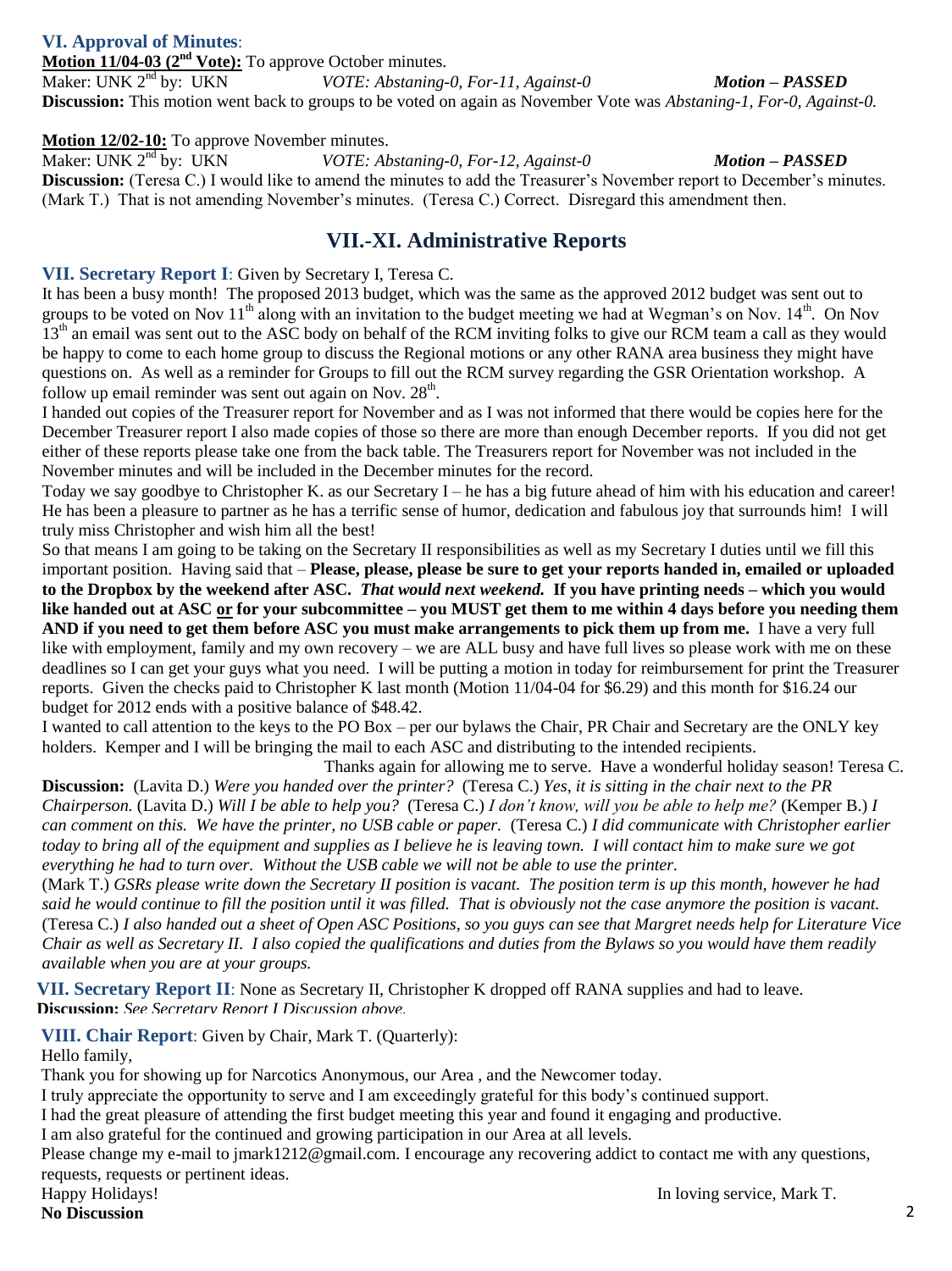# **VII.-XI. Administrative Reports** *(continued)*

**IX. Vice Chair Report**: Given by Vice Chair, Lauchlan P.

Again, this month I was tasked with getting our Treasurer put on the Area bank account. I am pleased to report that this task was completed!

The ASC also held its annual budget meetings this past month at Wegman's. I would like to thank everyone who showed up to the first meeting, the turnout was fantastic. Another big thanks to all 3 members that showed up to the second and final budget meeting.

Thank you for allowing me to serve. Love and Respect, Lauchlan P.

### **No Discussion**

**X. Treasurer I Report**: Given by Treasure I, Antoinette B.

**(\*See Appendix A on pg. 16 for Treasurer I November Report that was not included in November's Minutes) (\*See Appendix B on pg. 17 for Purposed 2013 Budget.)**

**(\*\*To be voted on at January ASC-No Motion Form submitted, no number given.)**

Good Afternoon Family,

I am pleased to report that the Treasurer is finally making some progress to uphold her position in a more professional manner. First, The Treasurer has been added to the RANA account this will give me the ability in the future to provide accurate accounting of our groups deposits, checks and accurate balances.

The first thing I want to report is the collection and deposit of monies from last ASC.

**Groups Contributions: Clean &Serene \$10.00 Clean Works \$17.00 Who Wants To Live \$ 79.24 Start Living \$ 10.00 New Beginnings \$ 20.00 Experience Strength &Hope \$100.00 Man Up To The Flat Book \$20.00 Start Living \$10.00 \*added was not included last ASC Standing By Recovery \$ 40.00 Primary Purpose \$ 26.50 Literature \$ 183.90 ASC \$19.00 7th Tradition Total : \$535.64**

**Checks Reimbursement : Secretary II \$ 6.29, Literature \$71.00**

**I will be submitting a bank statement for the total monies Jan ASC from the bank , unfortunately in my haste I failed to do so this time . I will also be implementing new contributions records form to make to enhance the level of accountable service by your Treasurer…..**

Budget meetings were held at Wegman's November 14th &21st 2012. The first meeting I would like to thank this Area for its out pouring of support we were able to execute the 4th and 6th concept. The only committee

present was Outreach and it was due to circumstance beyond the members control.

The changes that will go back to groups for approval are as follows: **The Secretary I & II Budgets have been combined the amount has not changed the total will be \$240.00. P.O Box will increase to \$248.00 due to increase in cost it will cover a year service. PR increased to include the additional cost of the phone line \$80.00. Activities increased from \$500.00 to \$1000.00 to give the monetary support increased activities for the Area. Outreach which does a lot of traveling was increased from \$100.00 to \$300.00 to help with travel due to increase in gas prices.**

The second Budget meeting was held so that any GSR's or any member could get to be made aware of the changes and to answer any questions in regards to the changes, and for me to be able to work on structuring the proposed new Budget. The participation was very low it included Activities, Treasurer, and Vice-Chair. I want to just encourage the GSR's that you carry the voice of the groups anytime you can help your group to be more informed is your responsibility. All supported information will be present at ASC.

In Loving Service, Antoinette B. Treasurer I

**Discussion:** (Antoinette B.) *Attached I gave you the proposed budget for January 2012 with all changes were included. The total is \$6,607.00. The prudent reserve is \$567.92, for 3 months it is \$1,703.75. Your new budget total is \$6,615 which averages to overall increase of \$8. The prudent reserve is \$575 and 3 month prudent reserve is \$1,725 which we can afford. In loving service your Treasurer.*

(Mark T.) *I just want the GSRs to understand this is a proposed budget, it needs to go back to the groups to get voted upon. Currently in Old Business we are going to vote to adopt the 2012 Budget in the interim. Are there any questions for the Treasurer?*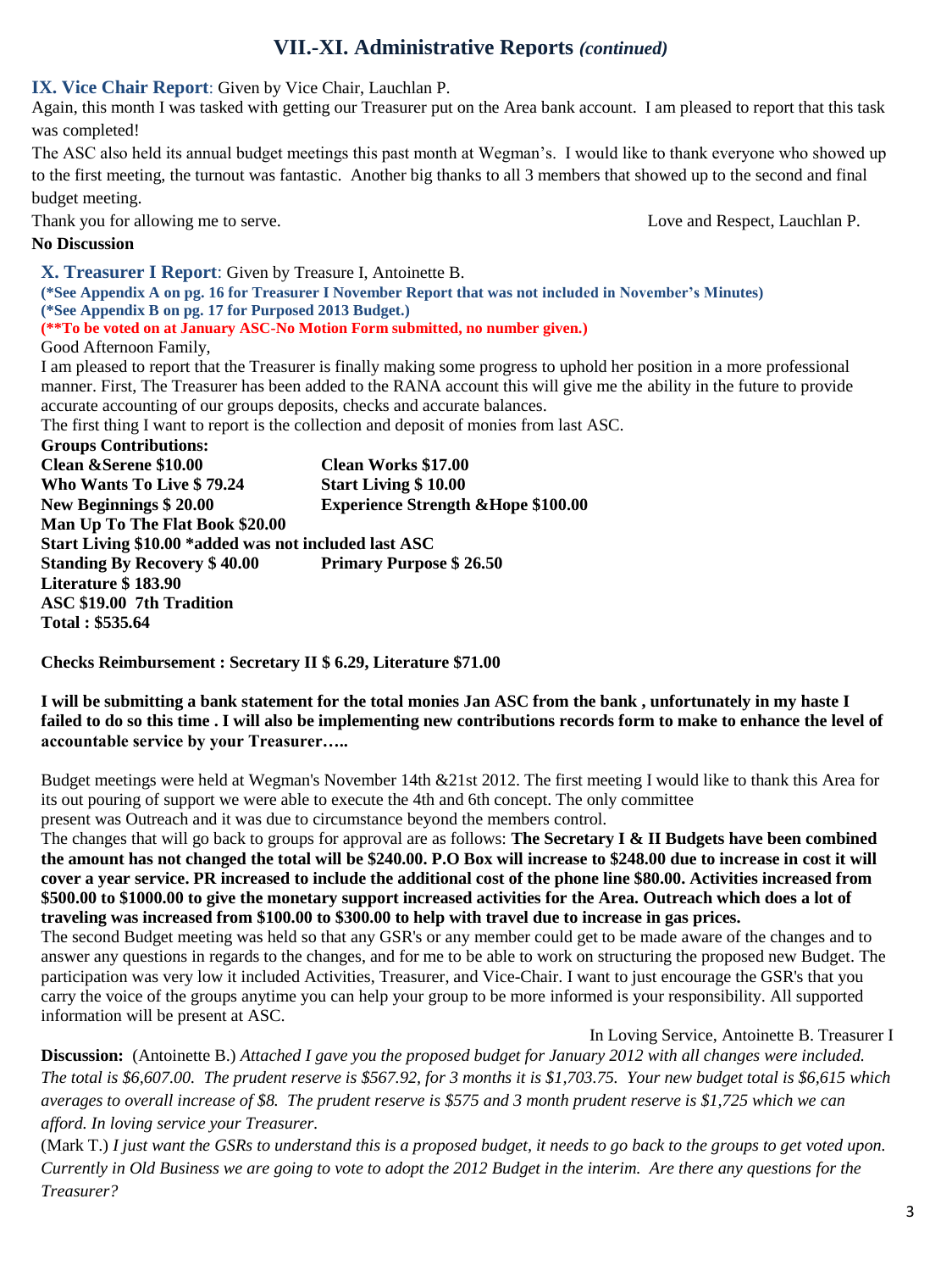# **VII.-XI. Administrative Reports** *(continued)*

**X. Treasurer I Report** *(continued)*: Given by Treasure I, Antoinette B.

**(\*See Appendix A on pg. 16 for Treasurer I November Report that was not included in November's Minutes)**

**((\*See Appendix B on pg. 17 for Purposed 2013 Budget.)**

**(\*\*To be voted on at January ASC-No Motion Form submitted, no number given.)**

**Discussion** *(continued)***:** (Antoinette B.) *With the new form that we will be implementing it is coming directly from the Treasurer's Handbook, it is called The Group Area Contribution Record Form. What I would like you to do is pass all your contributions up to the Treasurer II so he can actually put these on the form. What is going to happen is, instead of me having to do this line by line, we will copying it and sending it along as it makes it easier and more efficient and helps me keep more accountable records. I thank you for allowing me to serve.* 

# **X. Treasurer II Report**: Randall D. None given.

(Gary T.) *The box is now open.* (Teresa C.) *Thank you.* (Mark T.) *Is it broke?* (Gary T.) *Maybe.*

### **XI. Regional Committee Member I Report**: Given by RCM I, Greg. G.

Dear ASC,

This is an off month for your RCM team. We will attend the RSC on Dec. 15<sup>th</sup>. We will be collecting the surveys from GSR's today in hopes of gathering direction for the GSR Orientation. More to come next month…

*If you have not filled those out yet, please do so and handed them in to Rudy or myself.*

I attended multiple home group meetings this month and I am blown away by the dedication of this current class of GSR's! You guys are amazing! Keep up the fantastic work!

I attended the budget meeting and suggested RSCM budget to remain the same. I will be requesting gas month for both RCM's in the form of a motion, to attend the RSC in Charlottesville:

66 miles  $X$  2 = 132 miles

132 miles  $/15$  miles/gallon = 8.8 gallons  $$3.00/gallon X 8.8 gallons = $26.40$  $$26.40 \text{ X } 2(\text{RCMs}) = $52.80$ 

ILS, Greg G.

**Discussion:** (Lavida D.) *I am Lavita and I am an addict. Just out of curiosity, I was looking on the Regional minutes and we did not have our report there.* (Greg G.) *Yea, we did not because I did not email it to her. I read my report and I was there. I thought I had emailed her my report and by the time I realized I didn't she had already closed the minutes. I will submit my report and ask that it be revised and posted on the internet. Those minutes are not yet approved they are just posted.*  (Mark T.) *Any other questions for Greg?*

**XI. Regional Committee Member II Report***:* None given by RCM II, Rudolph C. No Discussion.

(Teresa C.) *If you guys did not get the Contact List that is going around, it is here. If you do not need to change anything then just pass it on, if you do then please make your updates and hand it back up to me.*

# **XII. Subcommittee Reports**

**A. Activities Report**: Given by Chair, Julie C.

First of all, I would like to thank the ASC for allowing me to serve.

In November we met after the Friday night meeting to discuss and vote on our flyer, T-shirts(in which there is a submitted invoice), and the location of our Speaker Jam. We agreed that it will be on March 9, 2013 at Falmouth Baptist Church beginning at 11 and ending at 8. The theme is 'Restoring Fractured Personalities.'

As the Activities Chair I am requesting the remaining balance of our budget to purchase our T-shirts (make check payable to High Peak Sportswear) and have them ready for sale on December 17, 2012 at \$15.00. We are also submitting a motion to take back to groups requesting \$50.00 to print as many colored flyers that will be distributed at our Area Home groups, RSC, and neighboring Areas that we may travel out too. In Loving Service, Julie C. (Activities Chair) **Discussion:** (Rudolph C.) *That is the invoice for the T-shirts that Activities is trying to get printed.* (Teresa C.) *Trying to get printed?* (Rudolph C.) *Yes, they have to ask for the money.* (Teresa C.) *So this is an estimate, not an invoice?* (Rudolph C.) *No that is the price.* (Mark T.) *That is a sales order.* (Teresa C.) *So it has already been ordered?* (Rudolph C.) *No. Once the check is cut the sales order will be implemented.* (Teresa C.) *So you are writing a motion for this?* (Rudolph C.) *No, it does not need a motion.* (Mark T.) *My understanding according to Julie's report it is budgeted, it is inside the budget. The other motion is outside the budget. Does that clarify it for everybody?* (Teresa C.) *Not really because I write motions for money for supplies that are within my budget.* (Mark T.) *You have to write a motion anyway.*  (Teresa C.) *I was just looking for the written motion to number that went with the sales order attached to the report.*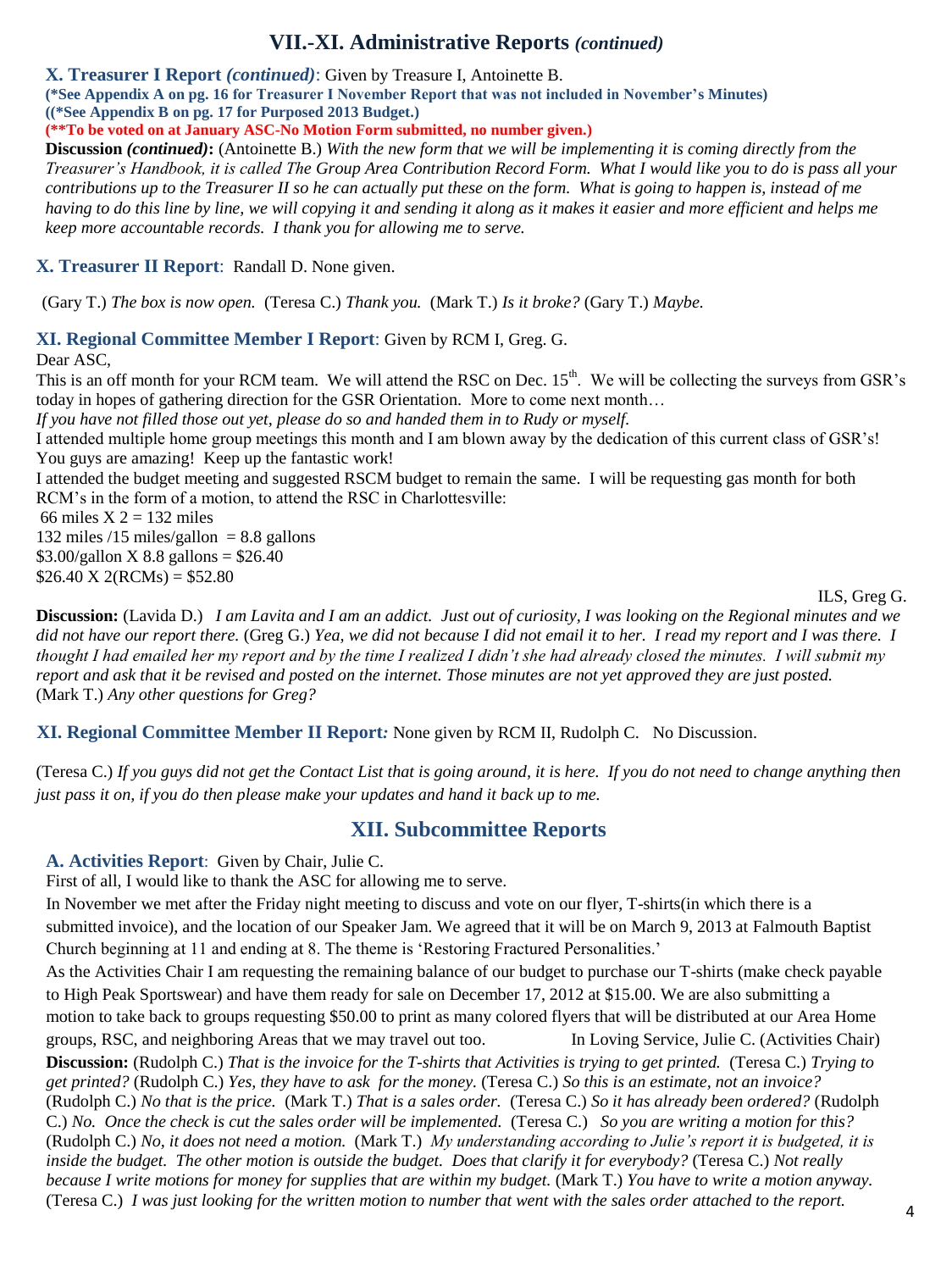# **XII. Subcommittee Reports** *(continued)*

### **B. Hospitals & Institutions (H&I) Report**: Given by Chair, Lavita D.

Our H&I meeting was held on Nov 1*2*, 2 012. I attended the ASC budget meeting on Nov 14, 212 requesting 350.00 for 2013. The Nov 19, 2012 Men's Diversion Commitment was cancelled. We are scheduled to go in on Dec 17, 2013 at 12:30pm. Background checks are slowing down this process. I attended Regional H&I on Nov 17, 2012 in Colonial Heights – We are not the only area suffering from the lack of support from the fellowship. There is a growing interest in the Writing Steps for Recovery (WSR) Program *in* our region. This is a process that is designed to assist inmates in working the steps. This group will meet again on Dec 15.Our Next meeting is on Dec 9 at the Shelter at 5:00pm our primary purpose is to continue to recruit panel leaders and members. Budget remains at \$350.00

In Loving Service, Lavita D

### **Discussion:** (Brandon H.) *Can we start announcing the orientation?* Inaudible

(Lavida D.) *I also too have a flyer for H&I members to submit stories, we are all story tellers, they need people to write to people, Reaching Out magazine. I have these flyers here, so if you are good writers please take this and contribute.*  (Mark T.) *Lavida just a point of clarification this thing you just handed out for the magazine, I am not familiar.* (Lavida D.) *It is a part of H&I.* (Mark T.) *It's WSC approved.* (Lavida D.) *Yes.* (Mark T.) *Anybody else?*

# **C. Literature Chair Report**: Given by Chair, Margret D.

Last Area we sold \$183.90 and this literature order I just received was for \$370.47 and I did get the new Living Clean books at they are \$8.75. I am still looking for help as an Assistant Chair.

**Discussion:** (Mark T.) *Any questions for Margret?* (Gary T.) *I thought I heard someone say they were ordering 2 of the new books but I understood we only order 1 for each group this month to see how they sold.* (Mark T.) *That is accurate.* (Margret D.) *I actually ordered 22. I felt others may want more than one so I ordered 22.* (Etta F.) *Question, this is the second time we have come for a large number medallion and you just said to me a moment ago that we don't really carry anything over 25. We happened to have several people throughout the year that have 25+ numbers, I was wondering if we can extend our order for and start getting some higher number medallions.* (Margret D.) *I can. I will order up to 35.* (Etta F.) *Okay.*  (Margret D.) *If you could give me a call, I think we can order 2 of each year up to 35.* (Mark T.) *Any other questions for Margret?*

# **D. Outreach Report**: Given by Chair, Stephanie B.

Dear Fellow Trusted Servants,

I apologize for my recent absence and lack of commitment, due to health issues. I have recently discussed with some addicts interested in supporting Outreach, different ideas to coordinate the needed meeting support in this area. I plan to attend next Sunday's subcommittee meeting with PR and H&I. At that time we will hopefully form a plan of action to build the much needed support for the Outreach Subcommittee efforts. GSR's please continue to announce the need for Outreach Subcommittee support at your homegroup meetings. Thank you for allowing me to serve.

In Loving Service, Stephanie B.

**Discussion:** (Mark T.) *Any questions? If you have a question please raise your hands and wait to be recognized by the Chair.*  (Lavida D.) *Point of clarification?* (Mark T.) *Yes.* (Lavida D.) *I was just wondering is Outreach now going to join back with H&I and PR?* (Stephanie B.) Inaudible - *I haven't made the last couple of meetings however I will be at the next meeting.* (Lavida D.) *Good.* (Mark T.) *Any other questions?*

### **E. Public Relations (PR) Report**: Given by Chair, Kemper B

*Quite a long report this month so please bear with me.*

Good afternoon. I would like to thank you all for allowing me to serve. PR Met on Sunday, November 11<sup>th</sup> at the normally scheduled time. We discussed the future of the PR Subcommittee as far as next year. During the first budget meeting, I announced on behalf of PR that we would be making our website move next year. We have since made a decision to try to make the move much earlier. The wait for next year was part budgetary, but mostly manpower to convert all of the data to a new website. I will expand more on the website later in my report. We also discussed meeting lists, and the fact that 2 very important meetings are still struggling to find a home, leaving us to vote on waiting until at least next January to print new ones. *Which will be the 1st quarter of 2013.* In addition to the printing, we are still figuring out a new format on the meeting lists, to improve design, functionality and effectiveness. This will also be explained more in detail in this report. PR's budget is still at \$240.34.

Our current website is hosted by Web.com. They have a billing cycle of every 28 days at \$9.95 per bill, amounting to \$129.35 for the entire year. Furthermore, we pay Register.com \$37.00 a year for our domain name, totaling the amount yearly for our website to \$166.35. After shopping other similar vendors, I contacted a company call 1and1.com and they gave me a 30 day trial of the product "my website". They offer the first 6 months at half price, and the prices are similar. The billing cycle is quarterly, so for the first 2 bills the price is \$14.97 (\$4.99/month) and the other 2 bills would be full price of (\$9.99/month), each quarterly bill being \$29.97.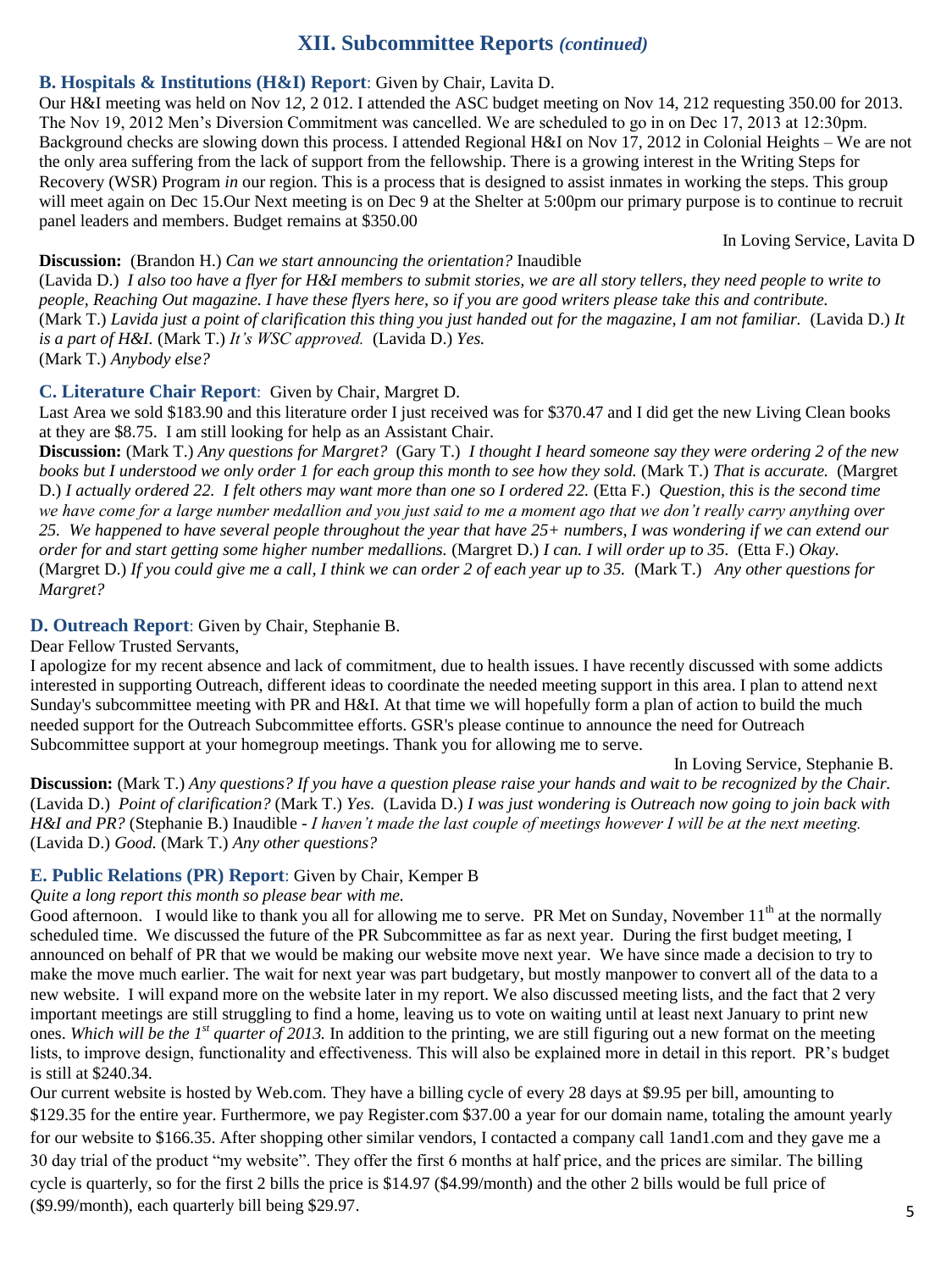# **XII. Subcommittee Reports** *(continued)*

### **E. Public Relations (PR) Report** *(continued)*: Given by Chair, Kemper B.

Included in this price would be 1 free domain name, which negates the cost of \$37.00 per year that we currently pay for rappahannockareaofna.com. The full amount for the first year would be \$89.88, saving us \$76.47. The next year at full price would be \$119.88, still saving us \$46.47. Since this is paid for in quarterly installments, we would only be using \$14.97 from our 2012 budget, and come in under budget (if passed) from the proposed 2013 expenses for the website. We will be discussing this move and voting on it at the next PR subcommittee meeting. I worked over the course of the last month moving, updating, and improving the content of what our current website has and porting it over to this trial. It currently is online but has an obscure web address of s441967993.initial-website.com. I have sent this out to some folks on the RANA ASC email list and have been trying to spread the word. I implore anyone that would like to be a part of the discussion of the website transfer to attend the PR meeting this month.

In our discussion about meeting lists we decided to leave off printing due to the meetings that are still looking for homes. We would rather give another month for a chance to be a part of the meeting list printing then to print something incorrect or temporary, or take them off so early in their processes. However, we believed that if these meetings do not have a home by the 1<sup>st</sup> Quarter printing for 2013, they will only be available in their temporary states on the website until the following printing. *Just a clarification on this as I have been trying my best to keep up with the changes weekly for the Saturday night meeting and the other meeting I have not heard anything from.* However, concerning the new design, we have not had much input. I have a possible entry for a new design that I have brought a sample of to area today if anyone wants to look at it, I will pass it around. PLEASE NOTE that this is just a sample, and incorrect information is on there, mainly for design purposes. However, there are a few things that I have to ask certain GSR's to ensure that much of this information will be correct on the design so that we can have the most accurate meeting list as possible.

*I am going skip the part of my report asking specific GSRs until the end of my report, so I am going to continue on with my report. \*Continued reading from \*.*

Primary Purpose: What times are each meeting (beginning-end)? *(Tommy G.)12-1:30pm.* Inaudible – *Sunday format is not Open.*

*(Kemper B.) That was something else I want to ask about, the formats are not complete up to date as I have been trying to piece together changes. Perhaps we can pass around a blank piece of paper and GSRs can write down the formats for their meetings.*

Does anyone know if the "Who wants to Live" meeting is handicap accessible?

The Lie is dead address, is it 23592 or 23954?

Double check the dates/times for Noon Beginnings and Final Surrender

Is the Friday dumpster meeting called "New beginnings" or "A New Beginning", or neither?

Finally, everyone please ensure your meeting formats based on the information in the sample.

<sup>\*</sup>I attended the 1<sup>st</sup> budget meeting and was unable to make it out to the second one due to work obligation. We discussed PR budget and a vote was passed to propose an increase in the PR budget.

Finally, I will be making a motion today to release \$80.00 of our PR budget to a donation to our region for the phone line as per our commitment in our budgeted expenses from our 2012 budget. I would need to know from someone with experience as to whom I would need to have the Treasurer make the check-out to, and whom I need to deliver said check to for CARNA, and how to contact them.

Our next meeting will be held at the regularly scheduled time on December 9th . Again we urge all GSR's to please take the message back to their home groups that we are voting on the website and meeting list design on this date, and the more folks we can have, the more we can promote God's conscience and unity with this decision. The greater the base, the higher the point of freedom.

In Loving Service, Kemper B. (RANA PR Chairperson)

**Discussion***:* (Kemper B.) *That was my report, so before I answer any question I would like to ask certain GSRs questions for the meeting list information.*

Primary Purpose: What times are each meeting (beginning-end)? *(Tommy G.)12-1:30pm.* Inaudible – *Sunday format is not Open.*

(Kemper B.) *That was something else I want to ask about, the formats are not complete up to date as I have been trying to piece together changes. Perhaps we can pass around a blank piece of paper and GSRs can write down the formats for their meetings.*

(Mark T.) *A couple of things – Can we mark up the sheet you pasted around?* (Kemper B.) *There isn't much room on the sheet but it can be marked up.* (Mark T.) *2 – back to this website, other than the fact that it is less money is it more user friendly as well? In our opinion.* (Kemper B.) *Yes, it is better on the eyes. The way that it is designed you can change things easily and change a lot of things at once which makes it cleaner.* (Mark T.) *Okay. Also I have PR listed on the Agenda as meeting on the 3rd Friday which is incorrect.* (Kemper B.) *It is the 2nd Sunday every month. December 9th same as H&I from 5-7pm.*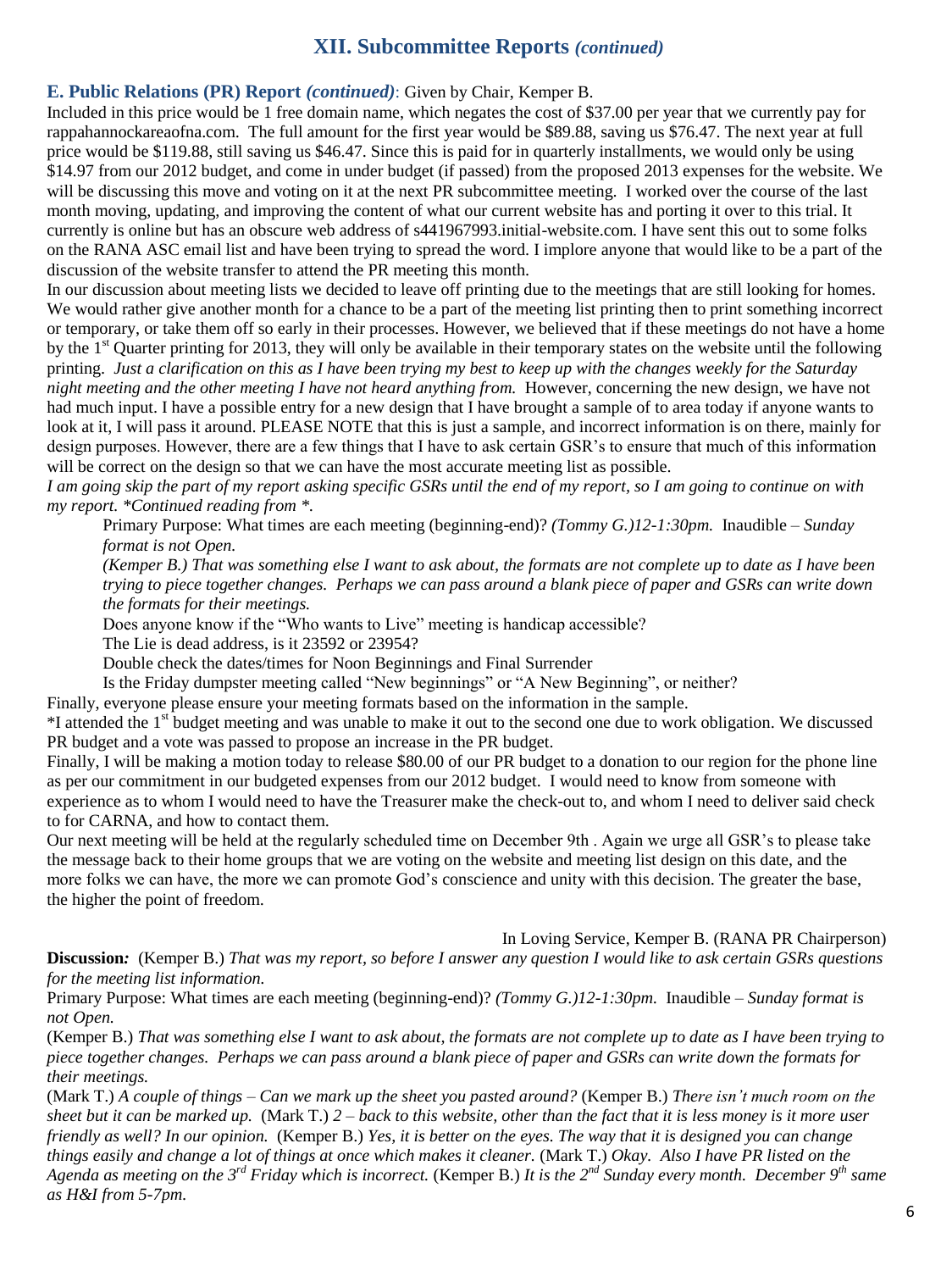# **XII. Subcommittee Reports** *(continued)*

### **E. Public Relations (PR) Report** *(continued)*: Given by Chair, Kemper B.

**Discussion (continued)***:* (Lauchlan P.) *If anyone is interested the new website is mobile friendly and easy to navigate on a phone. If you used your phone on the current website you have to move all around to find what you need. The new site fits very well in a cell phone screen, you can see the whole page. So we send the check we really need to think about who we are supposed to send it to. Nancy is PR Chair.* (Kemper B.) *It is a Regional Phone line, I know that.* (Greg G.) *That is what I do. We can write the check to Central Atlantic Region and write in the memo it is for the phone line. I will include it in my report and turn the check over to the Regional Treasurer as the phone line is paid through the Region. There is no separate bank account for the phone line, PR, etc. If we are making a specific donation it is made the same way as our donation to Region. You can mail it to the PO Box if you want or you can give it to me to give at Region.* 

(Lavida D.) *When I was down in Columbia Height a few weeks ago I asked Nancy where to send the money for the Phone line and she said what phone line and who are you going to send the check to.*

(Etta F.) *Is there advertisements on the new website? I know we had problems with other website with treatment centers advertising on our sites. The question is are we going to problems with unauthorized advertisers?* (Kemper B.) *No, you actually have to pay to have advertisers a small fee. I did ask that question when I signed up for the trial. The weird address is actually the live site it just have the permanent address assigned until we sign up. It is considered a private website and I told them we are non-profit so no advertisements.*

*Marc, I do have some other questions for GSRs.*

Does anyone know if the "Who wants to Live" meeting is handicap accessible? *(Michelle G.) Yes.*

The Lie is dead address, is it 23592 or 23954? *(Kemper B.) The address that I was given for the update comes up in Google Maps as a mobile home and the other address comes up as a church, so I need to confirm. 239592 Tidewater Trail is the address that I was given.* (John C.) *The number I gave Stephanie is actually on the mail box in the drive way.*  (Kemper B.) *What type of building is it?* (John C.) *Church* . (Kemper B.) *Was that the 23952 or you can't remember?*  (John C.) *ahhhh…*(Kemper B.) *I understand if you can't remember, I am pretty sure what I have is what I will use.* (Etta F.) *Tappahannock proper may use PO Boxes* Inaudible – *What I am trying to say is that you may have issues with Google Maps given how Tappahannock does there addresses.*

Double check the dates/times for Noon Beginnings and Final Surrender. *(Kemper B.) I don't think Mike is here but I know they had a meeting on Wednesday and then they didn't so I just wanted clarify.* (Mark T.) *Do we have an email address for Mike?* (Teresa C.) *Yes.* (Mark T.) *Let's try to reach him to clarify.* (Teresa C.) *Lavida, did you stay you are still doing the H&I meeting where Final Surrender meets?* (Lavida D.) *Yes, just on Wednesday nights 7-8pm.*

Is the Friday dumpster meeting called "New beginnings" or "A New Beginning", or neither? *(Randall D.) New Beginnings.*

(Kemper B.) *That is it, just be sure to check your meeting formats and the list going around is not fitting so we will be going to legal size paper on the next printing to fit all the changes.*  (Mark T.) *Any other questions for Kemper?*

### **F. VRCC Director Report**: Given by Chair, Gary T.

Hello Everybody. The  $31<sup>st</sup>$  AVCNA is only 5 weeks away; it seems that the Roanoke area is ready for the convention. I haven't received the minutes from the last VRCC meeting so I will try and wing it. The ADHOC committee responsible for the Prudent Reserve investigation found that the formula was sufficient for the Corporation. The Prudent Reserve for the VRCC is \$52,968.00. This left a surplus of approximately \$12,000.00. The Policy for surplus funds is 60% is for new comer packages 40% is donated to the Region. This is for the 32<sup>nd</sup> AVCNA there will be approximately 360 new comer pkgs. A New Comer is defined as a person with 90days or less. The remaining \$4400.00 is supposed to be donated to the Dec. Regional meeting. *The last donation was somewhere around \$15,000-16,000.*

There was an issue with a product for the welcome package for the 31<sup>st</sup> AVCNA where US Customs seized the product. PayPal decided against the VRCC for a refund. The loss was \$2100.00. In May I voted against giving so much money for products bought out of China. But I did vote for one product to be purchased as a test for the foreign suppliers. This was around \$350.00 and this product came in without a problem. In July I voted for the remainder of the items asked for by the 31<sup>st</sup>. I am not real happy about this happening and will not vote for anything of these sorts again. I feel like I failed as a Director not protecting the VRCC assets better and will try to do better in the future.

Thank You for letting me serve, Gary T **Discussion:** (Mark T.) *So we lost \$2,100 and there is no recourse.* (Gary T.) *We could hire a lawyer but it would cost more than we lost. So they are going to write it off as a loss. The Chair said he will only buy from a local vendor the reason they went to China was the product was a third of the price.* (Mark T.) *You say that you failed, but you ordered a test product right? And it came in. There is nothing else you could have done. Any other questions?* (Etta F.) *I just wanted to say you can't take personal responsibility that isn't yours to take.* Inaudible. (Gary T.) *It was thumb drives by the way, US Customs said they were fakes so PayPal failed us because they ruled in favor of China since they were shipped.* (Mark T.) *So even we got them we would still be out the money.*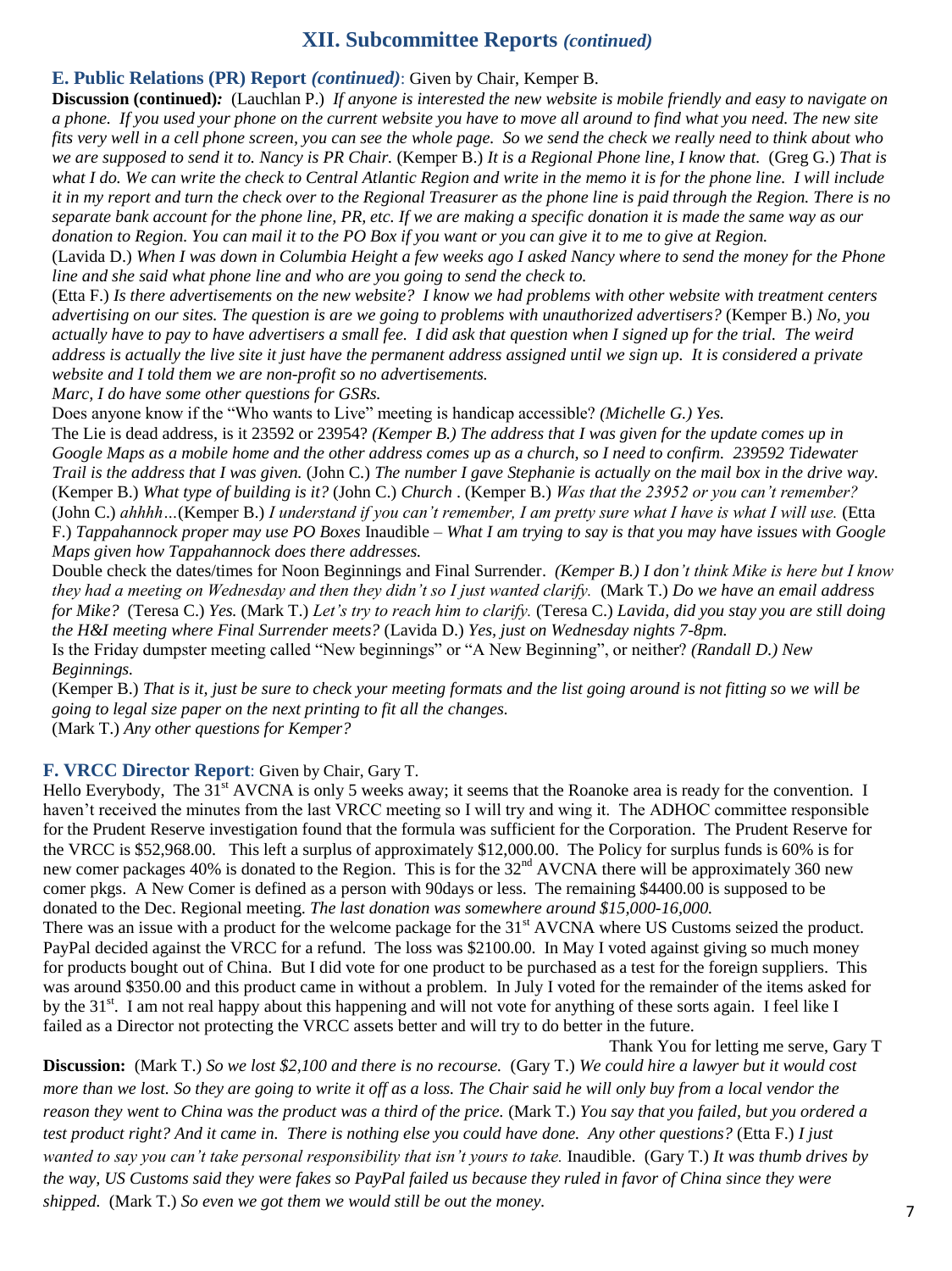# **XIII. Group Service Representative (GSR) Reports**

GSR reports called by Secretary to be read to body.

| <b>HOME GROUP</b>                                                                                                                                                                       | <b>GSR/ALT</b>                                                                                                                           | <b>DAYS AND TIMES</b><br><b>OF MEETINGS</b> | # GROUP<br><b>MEMBERS</b> | # AVG. WKLY<br><b>ATTENDANCE/</b><br><b>NEWCOMERS</b> | <b>GROUP</b><br><b>DONATION</b>   | LIT.<br><b>ORDER</b> |  |
|-----------------------------------------------------------------------------------------------------------------------------------------------------------------------------------------|------------------------------------------------------------------------------------------------------------------------------------------|---------------------------------------------|---------------------------|-------------------------------------------------------|-----------------------------------|----------------------|--|
| 1. Set it Off                                                                                                                                                                           | Tracey W. - GSR<br>Jonathan - Rep                                                                                                        | Sun. 7 - 8:15pm                             | 3                         |                                                       | \$8.00                            | \$13.75              |  |
| It's hard for our home group members to make our meeting. So we need home group members.                                                                                                |                                                                                                                                          |                                             |                           |                                                       | <i>*Needs help &amp; support.</i> |                      |  |
| Group Anniversaries: Jonathan C.-2 years clean on Dec. 30 <sup>th</sup> . Tracey W. -3years clean on December 22 <sup>nd</sup> (she is a HG member but is<br>celebrating Saturday).     |                                                                                                                                          |                                             |                           |                                                       |                                   |                      |  |
| 2. Who Wants to Live                                                                                                                                                                    | Michelle $G - GSR$<br>Alt. GSR - none                                                                                                    | Mon. - Fri.12 - 1:00pm                      | 54                        | 90/8                                                  | \$71.80<br>$*$ \$72.54            | \$67.00              |  |
| Matt R was voted into Secretary position, 11 voted "yes". Our last home group meeting we changed our meeting format – Thursdays                                                         |                                                                                                                                          |                                             |                           |                                                       |                                   |                      |  |
|                                                                                                                                                                                         | will now be alternating between traditions <i>and steps</i> 1-2-3. The group is doing well, and looking to better serve the new comer's. |                                             |                           |                                                       |                                   |                      |  |
| Group Anniversaries: Margret – 2years on Dec. $20^{th}$ @ Noon meeting. Matt – 9 years on Dec. $28^{th}$ .                                                                              |                                                                                                                                          |                                             |                           |                                                       |                                   |                      |  |
| Discussion: (Randall D. - Treasurer II) Correct amount was \$72.54, that is the amount you all turned in, not \$71.80.                                                                  |                                                                                                                                          |                                             |                           |                                                       |                                   |                      |  |
| 3. In It to Win it                                                                                                                                                                      | Kimberly K. - GSR                                                                                                                        | Mon. 7:00 - 8:30pm                          | 12                        | 35/9                                                  | \$33.33                           | \$0.00               |  |
| Good Day Family! Our home group is running smoothly. We passed all motions that we had to vote on. We discussed ideas of having                                                         |                                                                                                                                          |                                             |                           |                                                       |                                   |                      |  |
| an Area Convention and most of us support that idea. And would be willing to help with it. Steelers are going to kick ravens butt!<br>Thanks for letting me share, have a good evening! |                                                                                                                                          |                                             |                           |                                                       |                                   |                      |  |
| Group Anniversaries: Stephanie – 2 years & Shana – 1 year both will celebrate on Jan. $7th$ .                                                                                           |                                                                                                                                          |                                             |                           |                                                       |                                   |                      |  |
| 4. Hope Fiends                                                                                                                                                                          | Tony S.                                                                                                                                  | Tue. 7 - 8:15pm                             | 4                         | 21/3                                                  | \$10.00                           | \$47.00              |  |
| Slow home group member attendance.                                                                                                                                                      |                                                                                                                                          |                                             |                           |                                                       | <i>*Needs help &amp; support.</i> |                      |  |
| Group Anniversaries: None reported.                                                                                                                                                     |                                                                                                                                          |                                             |                           |                                                       |                                   |                      |  |
| 5. Standing by Recovery                                                                                                                                                                 | Steve S.- GSR<br>Alt. GSR - none                                                                                                         | Tue. $7:30 - 8:30$ pm                       | 14                        | 13.5/1                                                | \$20.00                           | \$39.40              |  |
| Our group is strong. We had a great B-day celebration for Gary who earned 20 years of clean time on 11/8/12. The cake was awesome.                                                      |                                                                                                                                          |                                             |                           |                                                       |                                   |                      |  |
| He brought a great lead of people with time and our small meeting was packed.                                                                                                           |                                                                                                                                          |                                             |                           |                                                       |                                   |                      |  |
| Group Anniversaries: Pam C. - 19 years on $2/3/13$ . Steve S. - 2 years $1/24/13$ .                                                                                                     |                                                                                                                                          |                                             |                           |                                                       |                                   |                      |  |
| 6. Clean Works                                                                                                                                                                          | Julie C. – Rep.                                                                                                                          | Wed. 7 - 8:00pm                             | $\overline{7}$            | $45 - 55/3 - 4$                                       | \$40.00                           | \$25.00              |  |
| Meeting running smoothly. Newcomer attendance is up but regular attendance is down. Trying to get that attraction rather than                                                           |                                                                                                                                          |                                             |                           |                                                       |                                   |                      |  |
| promotion.                                                                                                                                                                              |                                                                                                                                          |                                             |                           |                                                       |                                   |                      |  |
| Group Anniversaries: None reported.                                                                                                                                                     |                                                                                                                                          |                                             |                           |                                                       |                                   |                      |  |
| 7. The Lie Is Dead<br>** Absent at Area 3 or more consecutive months**                                                                                                                  | Nelson- GSR                                                                                                                              | Wed. 7 - 8:15pm                             | $\blacksquare$            | $\sim$                                                | \$0.00                            | \$0.00               |  |
| 8. Start Living Group                                                                                                                                                                   | John C. - GSR                                                                                                                            | Thu. 7 - 8:00pm                             | 10                        | 12/2                                                  | \$20.00                           | \$0.00               |  |
|                                                                                                                                                                                         | Robert - Alt. GSR                                                                                                                        |                                             |                           |                                                       |                                   |                      |  |
| None<br>Group Anniversaries: None reported                                                                                                                                              |                                                                                                                                          |                                             |                           |                                                       |                                   |                      |  |
| 9. Freedom from Bondage                                                                                                                                                                 | Michael M. - GSR                                                                                                                         | Thur. 8 - 9:00pm                            | 7                         | 15/1                                                  | \$0.00                            | \$0.00               |  |
| Round is in need of dedicated home group members. We are not donating to area or have a literature order due to group unorganization.                                                   |                                                                                                                                          |                                             |                           |                                                       |                                   |                      |  |
| Still looking for a new meeting space.                                                                                                                                                  |                                                                                                                                          |                                             |                           |                                                       | <i>*Needs help &amp; support.</i> |                      |  |
| Group Anniversaries: None reported                                                                                                                                                      |                                                                                                                                          |                                             |                           |                                                       |                                   |                      |  |
| <b>Discussion:</b> (Greg G.) How is looking for a new meeting space goingl mean it has been 3 or 4 months. (Michael M.) I guess we never                                                |                                                                                                                                          |                                             |                           |                                                       |                                   |                      |  |
| heard back from the place Margret was talking to. Me and Kelly are supposed to go out next week and talk to Churches. I was supposed                                                    |                                                                                                                                          |                                             |                           |                                                       |                                   |                      |  |
| to that with Casey a couple times he flaked out on me. If I could get a couple dedicated people. (Greg G.) You guys need help with that?                                                |                                                                                                                                          |                                             |                           |                                                       |                                   |                      |  |
| (Michael M.) Actually I do. (Greg G.) GSRs take note of that. It is all of our collective responsibilities to not let a meeting close not just                                          |                                                                                                                                          |                                             |                           |                                                       |                                   |                      |  |
| 3 home group members.                                                                                                                                                                   |                                                                                                                                          |                                             |                           |                                                       |                                   |                      |  |
| 10. Man Up to the<br>Flatbook                                                                                                                                                           | Cleo J. - GSR                                                                                                                            | Thur. 7 - 8:30pm                            | $12 - 14$                 | $15 - 20/1$                                           | \$0.00                            | \$26.00              |  |
| All is well. We will having a Speaker Jam, we have not secured a date yet, theme - Our House Rules, the Ties that Bind Us. We will have                                                 |                                                                                                                                          |                                             |                           |                                                       |                                   |                      |  |
| flyers and more information coming but we wanted to let you all know it is coming. Our groups is doing well and we have taken the                                                       |                                                                                                                                          |                                             |                           |                                                       |                                   |                      |  |
| incentive to do the Bylaws. We are in the processes of making our group stronger and encourage any input.                                                                               |                                                                                                                                          |                                             |                           |                                                       |                                   |                      |  |
| Group Anniversaries: Joseph F. – 1 year on Dec. $6^{\text{th}}$ . Kenny F. – 4 years on Jan. 10 <sup>th</sup> both at Man Up to the Flatbook. <i>Cleo J. – 21 years</i>                 |                                                                                                                                          |                                             |                           |                                                       |                                   |                      |  |
| on Jan 17th.                                                                                                                                                                            |                                                                                                                                          |                                             |                           |                                                       |                                   |                      |  |
| 11. New Beginnings                                                                                                                                                                      | Tee Tee - GSR<br>Brandon H. - Alt.GSR                                                                                                    | Fri. $7 - 8:15$ pm                          | 4                         | 15-20/4                                               | \$60.00                           | \$28.00              |  |
| Our group is doing well but we are struggling with home group members. We are now down to 4 active home group members.                                                                  |                                                                                                                                          |                                             |                           |                                                       |                                   |                      |  |
| Group Anniversaries: None reported.                                                                                                                                                     |                                                                                                                                          |                                             |                           |                                                       | <i>*Needs help &amp; support.</i> |                      |  |
| 12. Primary Purpose                                                                                                                                                                     | Tommy G - GSR                                                                                                                            | Sat. & Sun. 12 - 1:30pm                     | 5                         | $10+1$                                                | \$0.00                            | \$0.00               |  |
| Need home group members!! Good shape otherwise.                                                                                                                                         |                                                                                                                                          |                                             |                           |                                                       | <i>*Needs help &amp; support.</i> |                      |  |
| Group Anniversaries: None reported.                                                                                                                                                     |                                                                                                                                          |                                             |                           |                                                       |                                   |                      |  |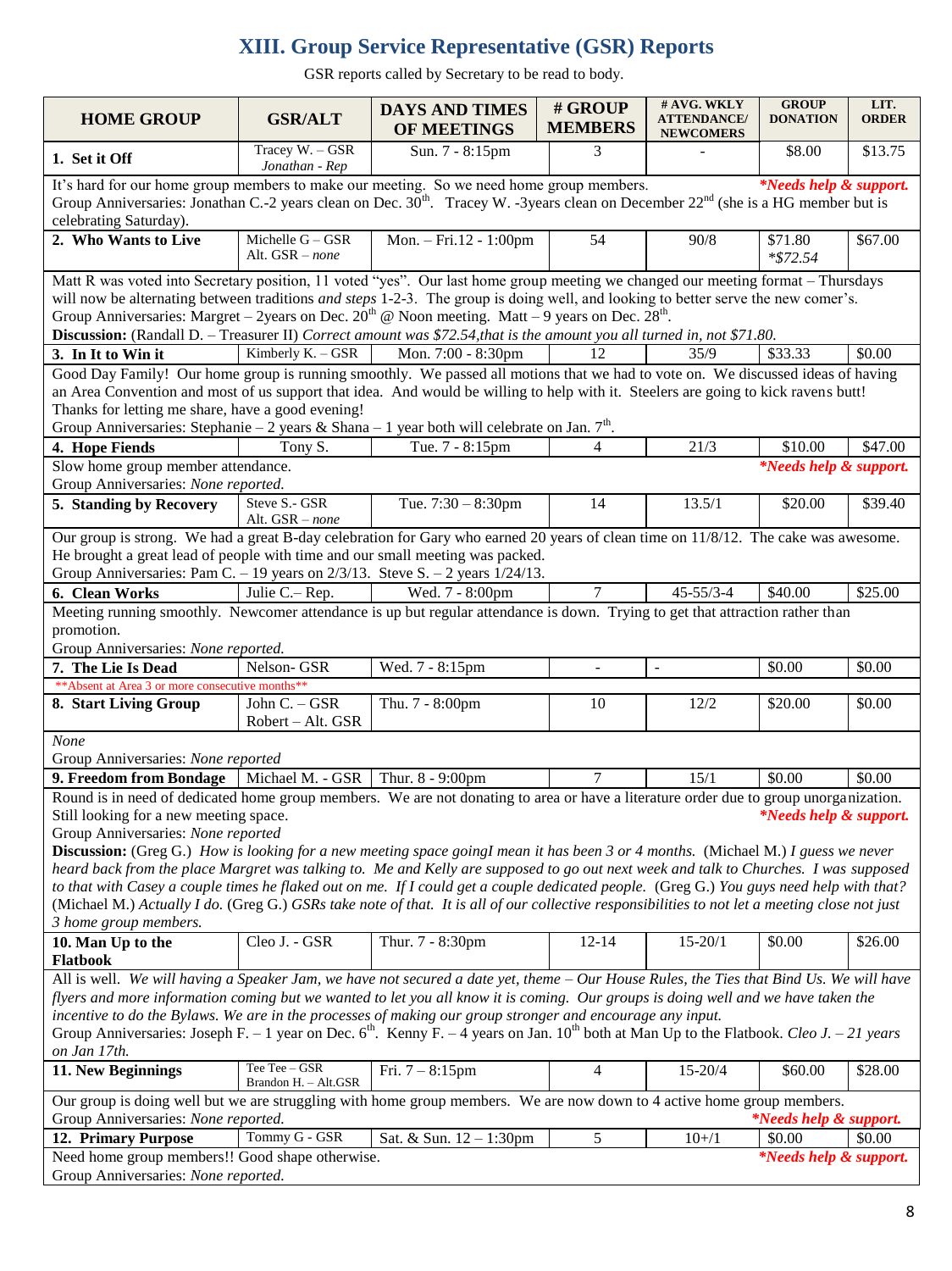# **XIII. Group Service Representative (GSR) Reports** *(continued)*

| <b>HOME GROUP</b>                                                                                                                                                   | <b>GSR/ALT</b>                                                                                                                       | <b>DAYS AND TIMES</b><br><b>OF MEETINGS</b> | # GROUP<br><b>MEMBERS</b> | # AVG. WKLY<br><b>ATTENDANCE/</b><br><b>NEWCOMERS</b> | <b>GROUP</b><br><b>DONATION</b>   | LIT.<br><b>ORDER</b> |  |
|---------------------------------------------------------------------------------------------------------------------------------------------------------------------|--------------------------------------------------------------------------------------------------------------------------------------|---------------------------------------------|---------------------------|-------------------------------------------------------|-----------------------------------|----------------------|--|
| 13. Experience, Strength                                                                                                                                            | Etta F. - Rep                                                                                                                        | Sat. 7 - 8:30pm                             | $25-30+$                  | 30/                                                   | \$20.00                           | <b>UNK</b>           |  |
| & Hope                                                                                                                                                              | OPEN- GSR                                                                                                                            |                                             |                           |                                                       |                                   |                      |  |
|                                                                                                                                                                     | The Experience Strength and Hope group is still meeting Saturday evenings at 7p however we have not found a stable home yet. We have |                                             |                           |                                                       |                                   |                      |  |
| been meeting at Falmouth Baptist Church. Membership is slightly down <i>from</i> the usually 50-60 to about 30. We are hopeful in finding a                         |                                                                                                                                      |                                             |                           |                                                       |                                   |                      |  |
| new place and rebuilding this group very soon as it is the 2 <sup>nd</sup> oldest group in the area. If anyone has a suggestion please let us know. Home            |                                                                                                                                      |                                             |                           |                                                       |                                   |                      |  |
| group members have researched many sights but our meeting size and church programming have made this a tough obstacle for us. Despite                               |                                                                                                                                      |                                             |                           |                                                       |                                   |                      |  |
| all that is happening we are donating \$20 to area today and we have several upcoming anniversaries that will be celebrated. Antoinette B                           |                                                                                                                                      |                                             |                           |                                                       |                                   |                      |  |
| will celebrate 31 years on Jan $26^{th}$ , Randall will celebrate 8 yrs on January $5^{th}$ and Traci W. will celebrate 3 yrs on December $22^{nd}$ .               |                                                                                                                                      |                                             |                           |                                                       |                                   |                      |  |
| In Loving Service, Etta F. (filling in until we get a GSR)                                                                                                          |                                                                                                                                      |                                             |                           |                                                       | <i>*Needs help &amp; support.</i> |                      |  |
| Group Anniversaries: Traci W. will celebrate 3 years on December 22 <sup>nd</sup> , Randall D. will celebrate 8 years on Jan 5 <sup>th</sup> and Antoinette B. will |                                                                                                                                      |                                             |                           |                                                       |                                   |                      |  |
| celebrate 31 years on Jan 26 <sup>th</sup> .                                                                                                                        |                                                                                                                                      |                                             |                           |                                                       |                                   |                      |  |
| 14. Clean and Serene                                                                                                                                                | Dominic E. - GSR                                                                                                                     | Fri. 10-11pm                                | 3                         | $10-15/2-3$                                           | \$10.00                           | \$41.50              |  |
|                                                                                                                                                                     | Alt. GSR - none                                                                                                                      |                                             |                           |                                                       |                                   |                      |  |
| All is well though we can always use more home group members as well as experienced members.<br>*Needs help & support.                                              |                                                                                                                                      |                                             |                           |                                                       |                                   |                      |  |
| Group Anniversaries: None reported.                                                                                                                                 |                                                                                                                                      |                                             |                           |                                                       |                                   |                      |  |
| 15. Final Surrender                                                                                                                                                 | Brandon H. - Rep.                                                                                                                    | Mon., Tue., Fri. & Sat.<br>7-8:30pm         | $\gamma$                  | $\frac{2}{2}$                                         | \$?                               | \$3.00               |  |
| The Final Surrender group is still running however there are needs for trusted servants especially a GSR and experienced members. I am                              |                                                                                                                                      |                                             |                           |                                                       |                                   |                      |  |
| picking up a back order today and do not have any knowledge of attendance as I have not been attending this meeting, I have only attended                           |                                                                                                                                      |                                             |                           |                                                       |                                   |                      |  |
| the H&I meeting that meets there.                                                                                                                                   |                                                                                                                                      |                                             |                           |                                                       |                                   |                      |  |
| Group Anniversaries: None reported.<br><i>*Needs help &amp; support.</i>                                                                                            |                                                                                                                                      |                                             |                           |                                                       |                                   |                      |  |
| 16. Noon Beginnings                                                                                                                                                 |                                                                                                                                      | Sat.-Sun. 12 -1pm                           | <b>UNK</b>                | <b>UNK</b>                                            | <b>UNK</b>                        | <b>UNK</b>           |  |
| <b>ABSENT</b>                                                                                                                                                       |                                                                                                                                      |                                             |                           |                                                       |                                   |                      |  |
| Group Anniversaries: None reported.                                                                                                                                 |                                                                                                                                      |                                             |                           |                                                       |                                   |                      |  |
| 17. Colonial Beach                                                                                                                                                  | Bill C. - GSR                                                                                                                        | Fridays 7-8pm                               | <b>UNK</b>                | 25/2                                                  | <b>UNK</b>                        | <b>UNK</b>           |  |
| <b>Survivors Group</b>                                                                                                                                              |                                                                                                                                      |                                             |                           |                                                       |                                   |                      |  |
| All is well in Colonial Beach. We hope everyone has a couple of nice holidays and I'll see you next year!!                                                          |                                                                                                                                      |                                             |                           |                                                       |                                   |                      |  |
| Group Anniversaries: None in December.                                                                                                                              |                                                                                                                                      |                                             |                           |                                                       |                                   |                      |  |
| 18. Beautiful Butterflies of                                                                                                                                        | Terri Q - GSR                                                                                                                        | Saturday 10-11am                            | 5                         | $12/2-3$                                              | \$30.00                           | <b>UNK</b>           |  |
| <b>Recovery</b>                                                                                                                                                     |                                                                                                                                      |                                             |                           |                                                       |                                   |                      |  |
| Meetings going well. Growing weekly averaging 2 newcomers per meeting. Added 2 new home group members. Strong spirited group!                                       |                                                                                                                                      |                                             |                           |                                                       |                                   |                      |  |
| Group Anniversaries: None reported.                                                                                                                                 |                                                                                                                                      |                                             |                           |                                                       |                                   |                      |  |

# **XIV. 2 nd Quorum Legend: P = Present A = Absent**

| <b>HOME GROUP NAME</b>                   | P/A | <b>NAME</b> | <b>POSTION</b>    |
|------------------------------------------|-----|-------------|-------------------|
| 1. Set It Off                            | P   | Jonathan    | Rep               |
| 2. Who Wants to Live                     | P   | Michelle G. | GSR               |
| 3. In It to Win It                       | P   | Kim K.      | GSR               |
| 4. Hope Fiends                           | A   | Tony S.     | GSR               |
| 5. Stand By Recovery                     | P   | Steve S.    | GSR               |
| 6. Clean Works                           | P   | Julie C.    | Rep               |
| 7. The Lie Is Dead                       | A   |             | $\qquad \qquad -$ |
| 8. Start Living Group                    | P   | John C.     | <b>GSR</b>        |
| 9. Freedom from Bondage                  | P   | Michael M.  | GSR               |
| 10. Man Up to the Flatbook               | P   | Cleo J.     | GSR               |
| 11. New Beginnings                       | P   | Tee Tee     | GSR               |
| 12. Primary Purpose                      | P   | Tommy G.    | GSR               |
| 13. Experience, Strength &<br>Hope       | P   | Etta F.     | Rep               |
| 14. Clean and Serene                     | P   | Dominic E.  | GSR               |
| 15. Final Surrender                      | P   | Brandon H.  | Rep               |
| 16. Noon Beginnings                      | A   |             |                   |
| 17. Colonial Beach Survivors<br>Group    | P   | Bill C.     | GSR               |
| 18. Beautiful Butterflies of<br>Recovery | P   | Terri Q.    | GSR               |

| <b>XV. Old Business</b> |
|-------------------------|
|-------------------------|

### **Area Motion:**

A. **Motion 10/07-08:** Maker: Greg G. 2  $2<sup>nd</sup>$  by: Kim K *\*2nd Vote*

Add under Article 8, Section 1 – All GSR's or designated representative must be present to carry their groups vote. No Proxy

**Intent:** To hold our leaders trusted servants responsible to those they serve. Concept 4.

*\*See October Minutes New Business (XVII) for more details.*

*November VOTE: Abstain= 6, For=3, Against= 0 \*Goes back to Groups for 2nd time to be voted on at December ASC.*

*December VOTE: Abstain= 0, For=9, Against= 1 Motion – PASSED*

### **No Discussion**

| 2 <sup>st</sup> QUORUM CALL - Must 4 per Bylaws |    |
|-------------------------------------------------|----|
| Group Represented                               | 15 |
| <b>Procedural Votes</b>                         | 15 |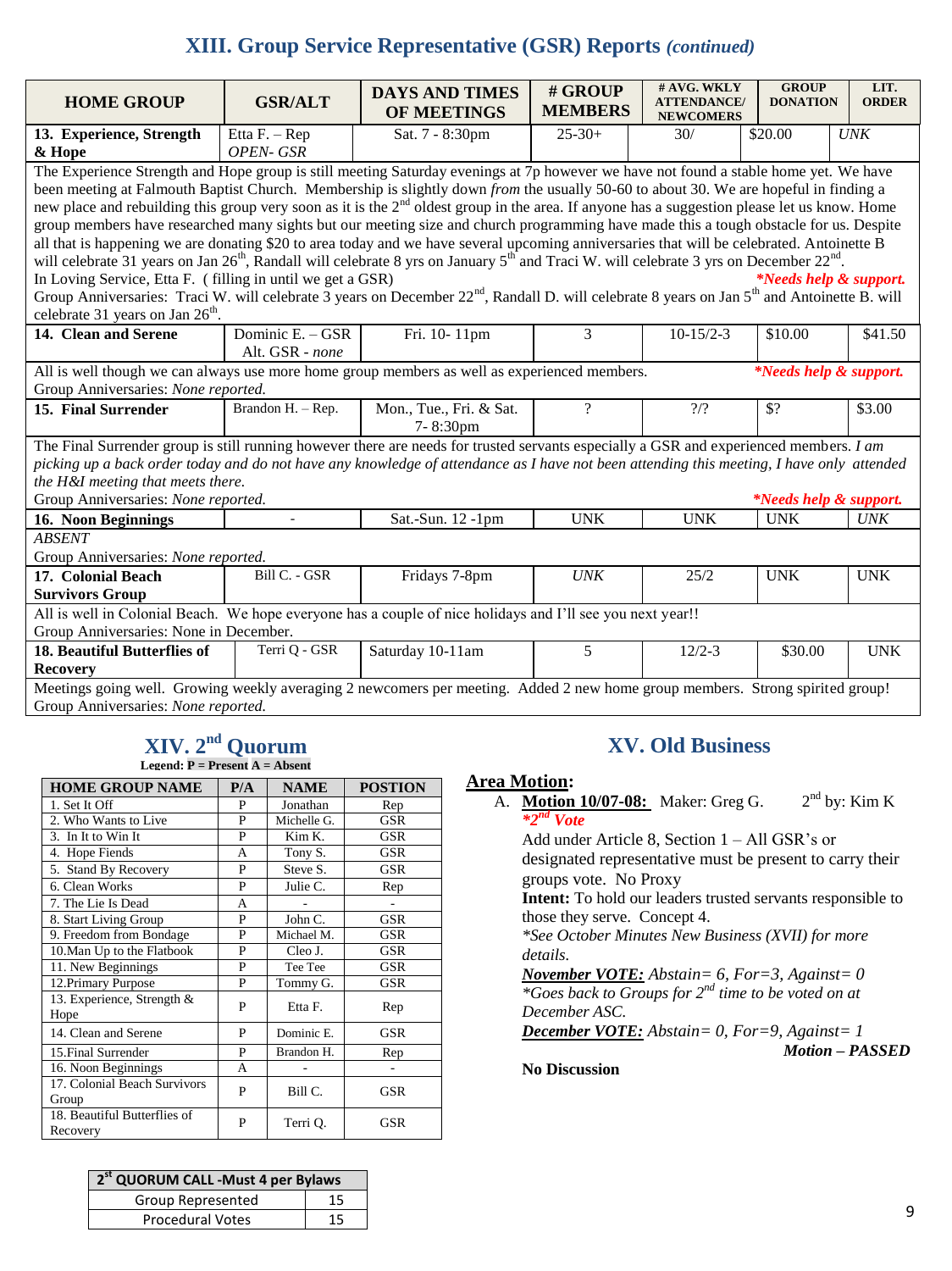### **XV. Old Business** *(continued)*

### **Regional Motion:**

*B.* **No # given (158):** Passing of CARNA 2013 Proposed Budget. *GSRs were given hard copies of budget to take back to groups for vote at November ASC.*  \*Please see November Minutes - RCM Report (XI) on page 3, paragraph 2 for more details. *VOTE: Abstaning-0, For-13, Against-0 Motion – PASSED* **No Discussion.** C. **Motion 10/07-05:** Maker: Rudolph C. 2<sup>nd</sup> by: Dot. G. To host an Area Convention. *\*Removed in October. Groups were instead to discuss at home groups and bring back a STRAW POLL Vote at November ASC. \*\*Groups to discuss again and bring back STRAW POLL Vote at December ASC.* **Intent:** To help promote Unity for our Area and fun in blessed fellowship \**See October Minutes New Business (XVII) for more details. November STRAW POLL VOTE: Abstain= 0, For=0, Against= 0* 

*\*Motion went back to groups again for a new straw poll vote. December STRAW POLL VOTE: Abstain= 2, For=9, Against= 2 Straw Poll Motion – PASSED* **No Discussion.**

D. **Motion 11/04-05:** Maker: Greg G. (RCM I) 2  $2<sup>nd</sup>$  by: Dominic E. To submit a motion to the Central Atlantic Region to write a letter of support for Etta F. to interview for the position of co-facilitator at WSC.

**Intent:** To support Etta. F. in her endeavor to be involved with World Service.

*VOTE: Abstain=0, For=12, Against=0 Motion - PASSED*

**Discussion:** (Teresa C.) *Greg, you said you were going to write the letter, correct?* (Greg G.) *No, if you want me to I will.* (Teresa C.) *I could have sworn that you did otherwise I would not have asked across the floor. We can deal with it in Open Sharing.* (Greg G.) *I don't even know what it is supposed to say.* 

**E. Motion 11/04-06:** Maker: Michael M. 2  $2<sup>nd</sup>$  by: Bill C. To send the 2012 Budget back to groups to be approved for 2013 until budge meetings can be held to establish a new budget. **Intent:** To go into 2013 with a working budget and not to have to send every expense over \$30 back to groups to be

voted on. Also to keep business moving. *VOTE: Abstain=0, For-12, Against=0 Motion – PASSED*

**No Discussion.**

F. **Motion 11/04-08:** Maker: Greg G. (RCM I) 2  $2<sup>nd</sup>$  by: Dot G. To create a standing Policy Subcommittee. **Intent:** To have updated Bylaws. *VOTE: Abstain=1, For=9, Against=0 Motion – PASSED* **Discussion:** (Teresa C.) *The correct motion number is 11/04-08. \*Was read as 11/04-06 as there was typo on the approved December Agenda.*

# **XVI. Open Sharing**

(Etta F.) *We had a lot of displacement of meetings here and we combed through something like 30 churches. Our home group has a unique problem because we meet on Saturday as it is a very large home group with about 50 people attending on a regular basis and anniversaries can be up to 100. We need a large structure, like a fellowship hall, but because it is a Saturday in Fredericksburg, churches do a really good job of programming on weekends which means they have to bump us to another space and all the other space is a Sunday school room which is not going to work, you can't cram 50 people into a small room. A lot times we find that the Pastors say "yes" but the Trustees say "no". That pushes us to a place that we can't afford, people has said Community Centers but we don't have \$150 every time we sit down for a meeting. The question that was brought to me was from someone new to the Area, but older in recovery – Has Narcotics Anonymous burnt bridges in this town that makes it so hard to find a place? Do we have a bad reputation? As long as I can remember I can't remember us getting kicked out of anywhere except this one place. So I don't think we necessarily have a bad reputation, but that…My share today is on, I see that PR is doing a lot of work on the website but we need some work on PR creating a face of recovery. They are not saying "no" to AA in this town those guys have plenty of meeting spaces and a lot of those meetings are large. Which means that once an addict, always an addict may be a problem here that they are not seeing us as a viable means of recovery.*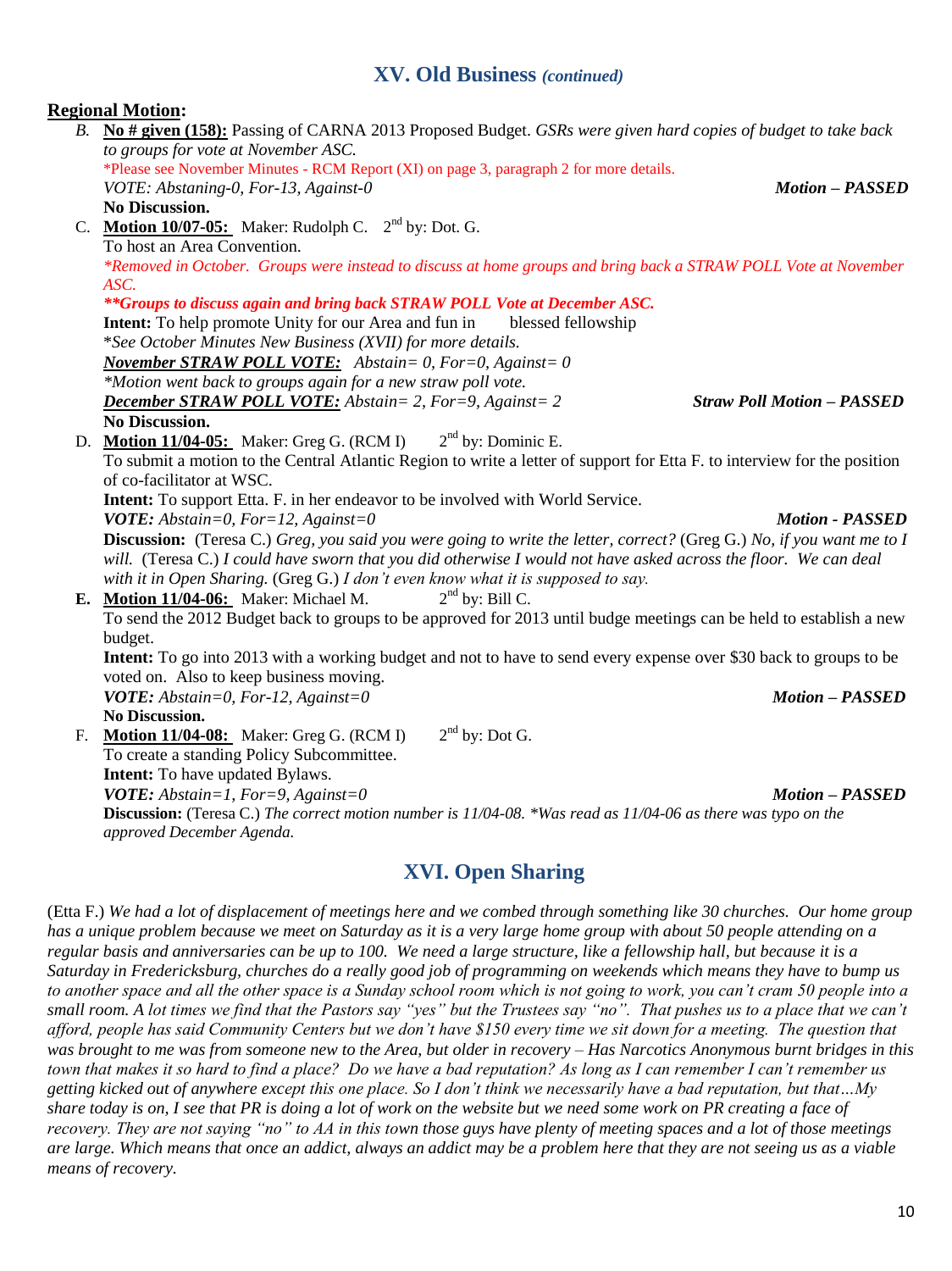# **XVI. Open Sharing** *(continued)*

*The other thing is that we are seeing that law enforcement and the judicial system is beginning to engage in sending peoples treatment plans for recovery. I won't go into that in fully, but we should never me dictated of which mode of recovery we should be able to choose as a result of our treatment plans. So what that says is that we need a lot more PR presences and I don't know what is going on in terms of that on the PR Subcommittee. I see they are doing work, but not necessarily work on being in front of people. Last night at our home group we were told that someone went to look for a meeting space and the joke was made, we are addicts, we need a place and we steal. You know that is a good joke for those of us that are in recovery – ha, ha, ha, but when we are out in front of people we need to be wearing the right clothes, not piercing all over the place although we like to piercings, tattoos covered, we need to go in looking like respectable members of society and speaking the right language and putting the right kind of face on Narcotics Anonymous when we are presenting ourselves to the community. There is another conversation I had late last night with someone that they were concerned about addicts being at a church on a night that there are children programming in another part of the church because they were afraid of addicts being near children in the bathroom. That means they are not seeing us in a favorable way. This share today is about supporting PR and getting some people that are willing to go and start doing what PR does which is to sit down in front of drug court in front of the judges, getting in front of churches and putting on presentations so that we can recreate a fonder attitude in this town so that we might be able to pave the way because we are not supposed to stop at 20 something meetings, we have an opportunity as a growing fellowship to stretch out and grow more meetings. But we are not going to get those meeting places in they don't like us. Thanks, that's all I have.*

(Lauchlan P.) *Etta, I just wanted to ask – so you say to show up to PR meetings and have people that are willing to go talk to the drug courts and the judges…that is that what you are saying?* (Etta F.) *PR subcommittee would be the once responsible for putting together panels of people who would do presentations. People were doing that at one point in time here, very well actually and formulated a relationship with RASPAD awhile back. But people turn over and it is no fault of anybody and it's not that PR is not doing anything; this is just bringing attention to that this is something that is needed. We need to go to the PR handbooks so that we go about this in the right way so we are not just walking in blindly. There are wonderful slide shows and presentations, train the trainer, so we know what to say when we go in there. That way we aren't going in saying "Hi, we are some addicts and we want to use your place and we are okay." that is not going to cut it.* (Steve S.) *I was sentenced through the Probation Dept. for my treatment plan, so I think our focus may be more on the Probation Dept. vs. judges.* (Etta F.) *There are other treatment modalities other than AA and NA. The judicial system is now infringing on sentencing people to other modes of treatment all together. Okay, so what we need to do is put together a face that says – First of all they should not be making a decision on where we recover. Give them a face that says when it time for them to determine what might be helpful to a person's recovery they will move them to a place where they can choose AA or NA, instead of writing down, go to your doctor and get some medications.* 

(Mark T,) *That's altruistic, I wish that could happen and I agree PR is a place to start. With that said, Kemper?*  (Kemper B.) *I do have our mail by the way, I forgot to mention that earlier. It is assorted and I would like to say that we get mail from other mail boxes and we get mail that says Box 30 but it is definitely not. So I have had to return mail before. As far as what Etta said, I do want to comment to say that we do need to make a push to get in front of people so that they know what we are doing is something of love and care rather than the stigma that haunts us. With that being said I definitely implore everybody to take this message to the groups and please let them know we definitely would like some support. Unfortunately the career switch that I had during my time in PR in my past job I would have been able to be one of the faces however now I am in a local government job so I really do need to help others so we can form a better subcommittee so we can get members to duties kinda like what H&I has been doing. We have discussed that at a lot of our meetings however there is not a lot on the PR side of the table and it has been just keeping up with the things that have been running and need to be running like meeting lists. So I definitely encourage everybody to try to make it out to PR. I do want to also say that I do encourage everybody to come out, back when I was just in PR and not the Chair we had a good group of people and I am sure we can get more involved. We have the PR Handbook and information, I have all that stuff and I cart it around in my car all day in case I show up at a PR meeting and there are 20 people there that we will have some things to work on. We did have a large push and it only lasted a few months and the next thing you know and we back to the whole drawing board sitting there and we weren't sure what went wrong. So I am kinda in that position lately where I show and I am cheering the meeting and it has more business as usual because we don't have new folks coming to be able to represent PR. We already have some H&I commitments which is good, but more or less we have been sitting on lack of participation for a while now. So I would encourage you to take the message that Etta gave back to your groups and consider it as for the fate of our area.*  (Gary T.) *I am going to change the subject since it is Open Sharing. I just wanted to put out there that the Straw Poll was in favor of the possibility of a convention in our area and I just wanted to point out that the AVCNA costs between \$28K-\$30K to put on a 2 ½ day event and we have meetings that can barely make their rent. So if you do decide to do this there is going to have to be a lot of fund raising and if it is down to a 1 day event it is still going to cost a boat load of money, take \$27K- \$28K divided by 3 and that is probably about an average of a day for a convention. That is just my opinion on that.*  (Etta F.) *When we had the AVCNA I was like "NO! Don't do it we don't have enough people!" But we pulled it off and we did a very, very good job. I am looking at all those people that helped us with that convention, all those newcomers they*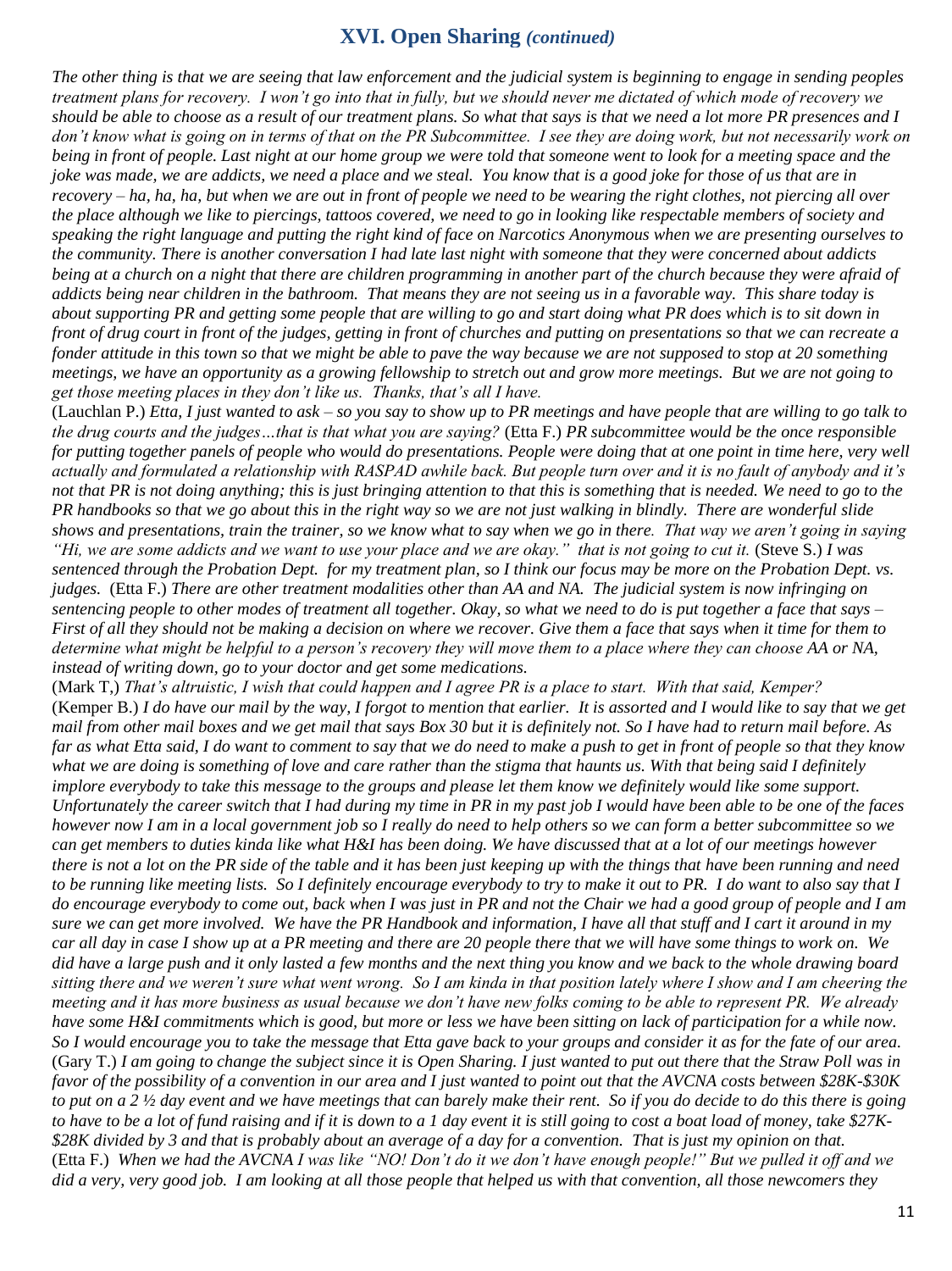# **XVI. Open Sharing** *(continued)*

*are not with us anymore or they are just resurfacing when we talk about people who have convention experience. This is the story of Narcotics Anonymous, this happens a lot. I was thinking about this whole thing and I thought "Oh my God what in the world are we thinking?" When you think about a convention, but you know the point is I like to see pros and cons on everything and there is an interest. We need to think about this is a World Convention year and by the way registration opens December 5th, this coming Wednesday for the World Convention in Philadelphia. This would not be the year to do a convention, we are looking at 2014, possible 2015 and we have time if we are going to do it that doesn't mean it has to be done right now. We can say in a year or 2 years which gives you time for fund raising. The second thing is that when I have been out there looking for places for the home group, I found some wonderful places for conventions! Like Liberty Lanes has this huge hall that will hold like 1,500 people there are places here, right here in Fredericksburg, not the convention centers that has those high prices that would actually keep this thing affordable. I found 3 places to note that would actually hold a mini convention because* INAUDIBLE *is trying to do their first mini convention right now and they are doing like the day and half thing instead of a full 2 ½ days. As much as I like to kick and scream that there is more work than can be done, I hate to say it but it is really possible that we could do this.* 

(Rudolph C.) *I just want to speak to Kemper, there was a lot of doors that was opened when I was the PR Chair when we had another H&I Chair and a lot of stuff the ball to got dropped. We had opportunities to present Narcotics Anonymous as a whole to the Probation and Parole Office which is at District 21in Massaponax, which there is still is 1000% participation with these people and they still ask me every time they see me where is our IP information so they can store it and have it in the lobby so these people can have this information. There is so much opportunity. I think we just kinda got*  lost in the sauce with other things and changing in command. Due to this process I have had a couple time an opportunity *to speak and celebrate recovery which gave me a formal opportunity to meet the judges Fredericksburg, the judges in Stafford, the judges in Spotsylvania who came out. I shook hands with judges. And I also shook hands with the head dept. of drug court, forgot what her name is and she calls me at least once a month on my job just to see what we are doing, so I know the opportunity is there it just needs to be passed around. I don't have a problem with doing that because I do want Narcotics Anonymous to be known as we are here to help. With that being said I think I just put out there to both the PR Chair and the H&I Chair that we do have possibilities. There is the possibility that we could use the room at Probation and Parole that they have their drug classes in which is a whole separate room and it could possible fit 50-75 people with no strings attached. Just sitting at a table and dialoguing with those folks that have those keys and explaining to them what is going on. I am hoping that Ms. Brown will get back to me, maybe because of the holidays there is a lot going on and I just can't get in contact with her. As soon as she does, I don't have a problem saying "Hey, can you call so and so because this is a home group that is struggling. We will take the opportunity to have this. There is plenty of parking spaces, we can use the DMV we can use their parking lot. I just have a great opportunity at my job to meet a lot of people, influential people in this area. I have another lady that works at DSS and she will be getting back in contact with me on Thursday in reference to her church which is in Spotsylvania, they have a huge banquet room and all these new empty rooms so I will let you know because I don't want that meeting to die. That was my first home group that home group saved my life. So I am trying to do whatever I can because this program has offered me the life I have today.* 

(Jonathan) *I have spoke to a Probation officer about that room to try and get it for the Thursday night 8pm meeting and I think the last time I talk to her she said a church had bought it and that it wasn't available. I could actually ask her again if you want me to because I am going to meet with her on the 5<sup>th</sup> of this month.* 

(Mark T.) *I think it would be more appropriate if we talk about this in the PR meeting in the interest of time I have lots of new business to go through.*

(Lavida D.) *We meet on a regular basis, both PR and H&I, the problem is we don't have people stepping up to do serve and so we continue to trying to figure out different ways to recruit, retain and so I just encourage you all to keep announcing that H&I and PR meet every month and we need bodies. The whole social media thing, I don't understand it but people do and they keep think that is a way to recruit people. We need people to step up. We need folks to go out and meet with these people and only 2 people can't do it.* 

(Greg G.) *I just ask to move on so we don't run out of time.* 

(Teresa C.) *I just wanted clarify – I wasn't putting you on the spot Greg I really thought that I heard that you were going to write it. So just to be clear about the letter for Etta – either you write it, I write it and Etta can look at to make sure I got everything in it, but I just want to make sure that it gets done because we passed the motion to do so. So the 3 of us can close the loop and get it done.* 

(Greg G.) *Antoinette, I just wanted to ask and I am sorry I did not ask when you read your report, but what is the actual balance in our bank account?* (Antoinette B.) *I just got the stuff and so I will put it in because I did not have access to it. I just go em, so I will be able to give you a more conciser report.* (Greg G.) *Will you know before I go to the Regional Meeting so I can have that for my report?* (Antoinette B.) *Yes I will.* 

(Greg G.) *The other topic I had was Rudy and I got 4 of these surveys back out of 16, if you don't have one I have copies here. We really, really need that info filled out from you guys. Can't force you to do it, but it will really help us in creating a GSR Orientation which all of you said you wanted. So if you don't have one or you lost the one you had before you can*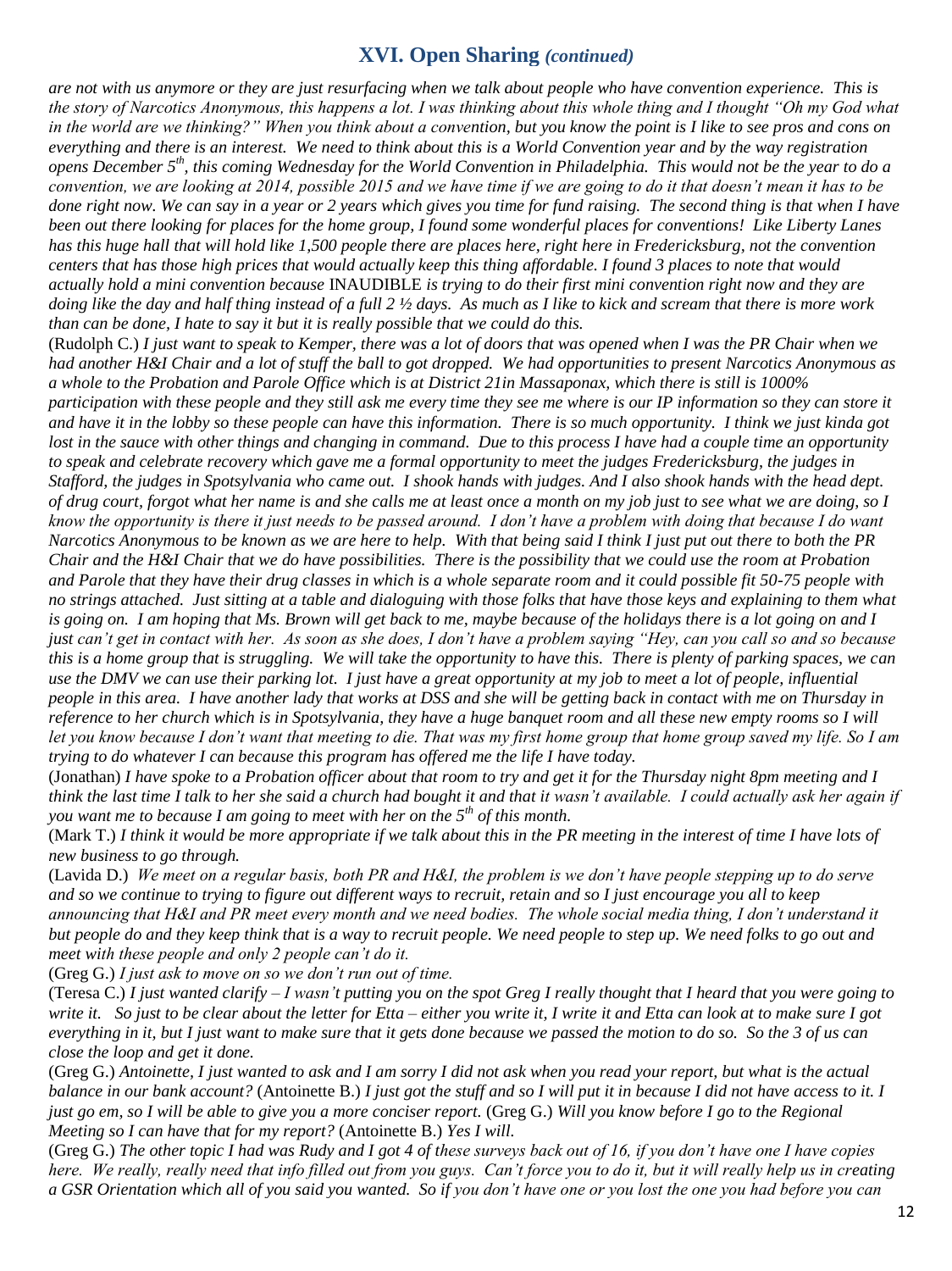*take one, fill it out maybe take a couple days and get it back to us. Does anyone need one?*

(Mark T.) *Understand that this is an anonymous thing that our RCM is asking for it is just a simple page. If you don't have an answer for the question then you can answer 3 of them.*

(Teresa C.) *Steve did you do one?* (Steve S.) *No.* (Teresa C.) *Did you want to do one?*

(Gary T.) *What is the policy of the Area if you send out a vote and you there is only 10 representatives and the 10 take it back and the following month there is 15 representatives that throws quorum way up there. So if you have the 5 people who weren't here the month before abstaining because they weren't here to get the motion or they don't get the emails or the minutes –What is the policy on that? Because that could really changes things around.*

XVI. Open Sharing (continued)<br>
25 and get it hock to us. Does anyone need one?<br>
25 and get it hock to us. Does anyone need one?<br>
25 and get it hock to us. Does anyone need one?<br>
25 and it are also for the states for it is (Greg G.) *It still has to be half or more.* (Mark T.) *I think that what you are getting at is that people brought a vote back that weren't here from the previous Area? We have to take people at their honor, nobody can police that but understand it*  is a majority and really except for a regional vote we only need 4 people for quorum. That is currently in the policy it *hasn't changed.* (Gary T.) *I am not saying that they are voting when they should be, I am saying if they don't vote because they weren't here in the abstention rule it throws everything way off.* (Mark T.) If *it is more than 50% abstentions then it is supposed to go back. We are leaving the Open Sharing session and on to the Election of New Officers.*

# **XVII. Elections for Open Positions**

\*Vice Literature Chair \*Secretary II

*\*See your copy of the Bylaws for qualifications*

No nominations.

Please announce Vice Literature Chair, Secretary II and now the *NEW position of Policy Chair* are open positions.

# **XVIII. New Business**

# **Regional New Business Motions:**

*No new Regional Business for December.*

**Area New Business Motions:**

**Motion 12/02-01:** Maker: Greg G. (RCM I) 2nd by: Kim K.

*\*To be voted on by groups and brought back to January ASC*

Add to agenda, Roman numeral III. Roll Call of Executive Committee Members & Subcommittee Chairs **Intent:** To have a formal roll call of trusted servants.

**Discussion:** (Mark T.) *This is to add roll to the committee members, not just the GSRs/voting members.* (Etta F.) *Is that a policy change or is that just housekeeping something that can be taken care of here on the floor.* (Mark T.) *We don't have a policy chair yet.* (Etta F.) *It looks like a clerical issue that something wasn't handled right.* (Mark T.) *That is not my understanding, there is an actual formula in the Bylaws for the agenda and that is not one of the line items.* 

(Mark T.) *If no one objects I am just going to pass the motions around the table so you can all copy it to take them back to your groups for a vote.* 

**Motion 12/02-02:** Maker: Julie C. (Activities Chair) 2nd by: Bill C.

 *\*To be voted on by groups and brought back to January ASC* To get \$50 for the copying of the Area Speaker Jam flyers to distribute throughout the Region & the Area. **Intent:** To help with participation.

**Discussion:** (Mark T.) *This motion is to go back to groups as it is more than \$30.*

**Motion 12/02-04 :** Maker: Julie C. (Activities Chair) 2nd by: Terri Q./BUDGETED *\*Budgeted – no vote required.* To have a check made out to "High Peak Sportswear" in the amount of \$245.00.

**Intent:** To raise monies for our Subcommittee which in turn raises monies for the Area.

**Discussion:** (Mark T.) *This is budgeted.* (Teresa C.) *You did not need to have it seconded.* (Antoinette B) *How much did you say?* (Mark T.) *\$245.* (Antoinette B.) *It is \$249.38.* (Rudolph C.) *Yes, but we just needed the amount that was within the budget.* (Julie C.) *The group is adding to it.* (Mark T.) *So that is accurate?* (Julie C.) *Yes.* 

(Mark T.) *Point of clarification Greg, do you know the answer to this? Do I have to call this to a vote if it is budgeted?*  (Greg G.) *No the motion form is just for accountability.*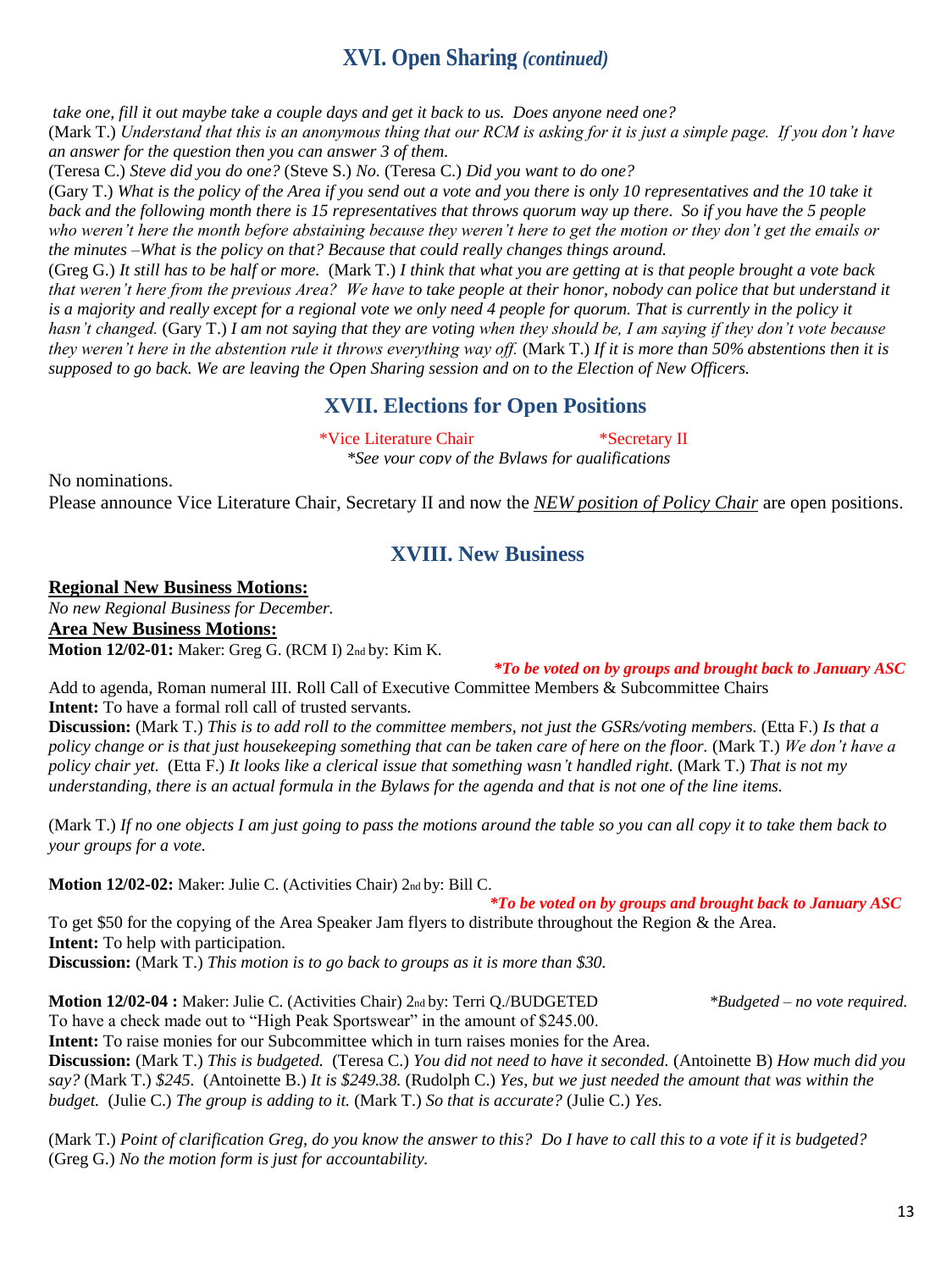# **XVIII. New Business** *(continued):*

### **Motion 12/02-05:** Maker: Greg G. (RCM I) 2nd by: Etta F/ BUDGETED *\*Budgeted – no vote required.*

To provide funding to RCM team in the amount of \$52.80 for gas to attend RSC on 12/15/12.

132 miles  $/15$  miles per gallon = 8.8 gallons

8.8 gallons x  $$3.00/gallon = $26.40$  per RCM

**Intent:** Tradition 7

**Discussion:** (Mark T.) *This is budgeted, correct? It doesn't say that on here.* (Greg G.) *It is budgeted yes, but I have to account for how much it is and what it is for. So you guys know we have to drive separate this time because I am not coming back so Rudy will need money for gas.* (Mark T.) *Ever?* (Greg G.) *Never* (Body) *laughter* 

# **Motion 12/02-06:** Maker: Kemper B. (PR Chair) 2nd by: BUDGETED *\*Budgeted – no vote required.*

To release \$80 in the form of a check to CARNA for a donation for the Regional phone line give annually per our budget. **Intent:** To comply with the allotted expenses and remain accountable to the purpose of the monies budgeted for this year. **Discussion:** (Mark T.) *We already went over this.*

**Motion 12/02-07:** Maker: Greg G. (RCM I) 2nd by: Etta F. *\*To be voted on by groups and brought back to January ASC* Add to Article 6. In RANA Bylaws Section 7 – Policy Subcommittee: The purpose of the Policy Subcommittee is to discuss motions and proposals that amend the RANA Bylaws Service Guidelines & Rules of Order. Advise the RANA members regarding Bylaws & Rules of Order.

Policy Subcommittee – Qualifications & Duties:

A. Two (2) years clean time

B. One (1) year term

C. One (1) year ASC experience

D. Keep updated Bylaws and distribute to RANA members

E. Hold monthly meetings to review Bylaws and discuss motions sent to committee.

**Intent:** *None given* 

**Discussion:** (Mark T.) *This is to go back to groups I am going to pass it around. Keep in mind that we voted to have a Policy Subcommittee so we need to set up Qualifications and Duties.* (Rudolph C.) *So would that motion go to that Policy Committee or would it go to this body? Because they are the once that are going to be justifying the Bylaws correct?* (Mark T.) *That is correct. Currently there is no Policy Chair or anyone in that subcommittee so this is a proactive motion. I am not going to rule it out of order unless someone sees a reason it should be out of order. There is no standing member of the Policy Subcommitee so this is a proactive motion to get that in place.* (Teresa C.) *What comes first the Chair or the Qualifications & Duties….* (Greg G.) *Basically what it is, I took a part of the CARNA's policy – what the duties of what a Policy Subcommittee is and took our Bylaws and just tried to create some sort of beginning. Because now we have to take this to GSRs and as we have another Area position open and they are going to need to have something to reference so the position can be filled. So please write that down and make that announcement as next month so we have some sort of guidelines on who to elect and what kind of requirements we need. We can change it at any time. Chicken or the egg? I say the egg.* (Mark T.) *In answer to your question Rudolph that is what I am trying to get at.* (Rudolph C.) *I follow.* (Mark T.) *I don't know if it would be prudent or even responsible to elect someone to chair a subcommittee with no guidelines, but that is my take on the whole thing.* (Greg G.) *If anyone has anything they would like to add to the motion as an amendment as far as duties, qualifications, clean time, and experience?* (Etta F.) *I would like to amend it.* (Greg G.) *Accepted.* (Etta F.) *Have working knowledge of the 12 steps, 12 traditions, 12 concept, a sponsor in Narcotics Anonymous as far as* INAUDIBLE. (Mark T.) *I don't know if I have ever seen that come up, I don't know if I have seen that not be questions when somebody was asked for their qualifications. But your saying that you want to amend those qualifications and Greg you are good with that?* (Greg G.) *Actually I do not accept that amendment and the reason I don't is because at the beginning when it talks about Subcommittees it states that.*  (Etta F.) *So it is already in policy.* (Mark T.) *So this whole Policy Chair is a good thing, right?* (Body) *Right.* 

**Motion 12/02-03:** Maker: Teresa C. (Secretary I) 2nd by: *\*Budgeted \*Budgeted – no vote required.*

Reimbursement for printing \$16.24 (receipt attached). Budget ends for 2012 at \$48.42, started with a combined Sec. I & II

budget of \$240.00.

**Intent:** To be fully self-supporting.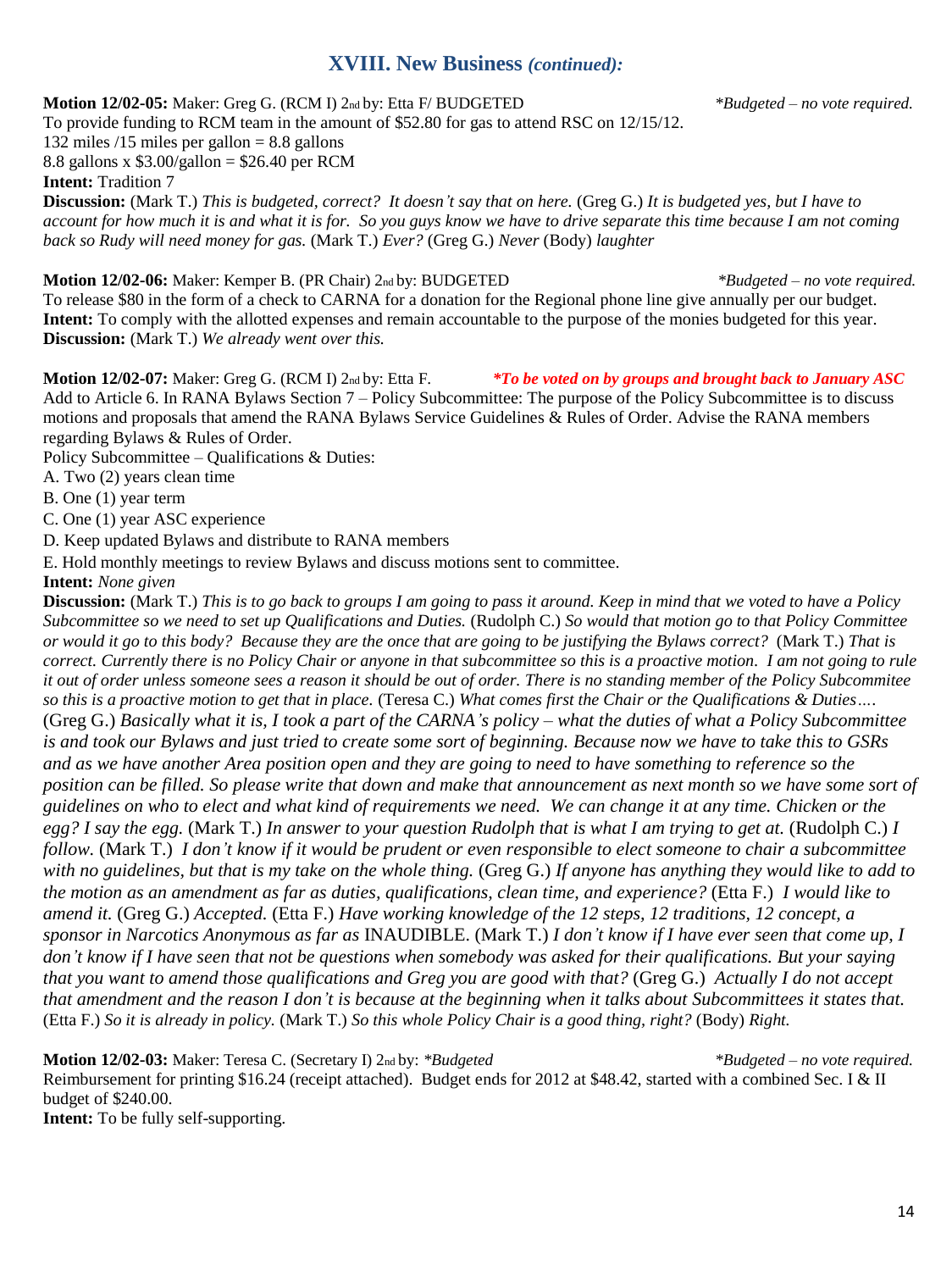(Mark T.) *Yes Greg.* (Greg G.) *Can I ask a question of the GSRs? Out of the 16 GSRs here, who has a copy of the RANA Bylaws? 8. So that is 8 that don't. How can we get some more of these? Who would be responsible for that?* (Kemper B.) *They are online.* (Greg G.) *Are they updated online?* (Kemper B.) *When the updates are made and sent to me up load them under the Area Service link.* (Mark T.) *Greg when every group was started the GSRs got one to take back to their group. I would ask the GSRs to look in their boxes for it and make sure it's not there. Or try to contact the previous GSR, but it is online. Everybody did get one.* (Greg G.) *But there are a lot of new ones though. And the first thing the Policy Subcommittee should do is – the Bylaws say January 2012 and they should specifically change that every year for all the motions that have been passed for that year and print them out again.* 

(Mark T.) *If there are no more motions or other business I am going to move on to XIX.*

# **XIX. Review of Group Status and Business**

### Includes welfare of groups not represented for 2 months.

(Mark T.) *This is also the time to discuss meetings struggling for a meeting space. The GSRs need to write it on their report forms and take it back to their groups – the Saturday night meeting is still looking for a place to meet and it needs to be a large venue. The people that know about this and put it out there the better chance we got.* 

(Teresa C.) *New Beginnings, Tee Tee's group needs home group members she said they were struggling they only have 4 home group members.* (Tee Tee) *3.* (Mark T.) *That is Friday night. The Friday night meeting needs new members.* (Teresa C.) *Freedom From Bondage, Michael and Greg discussed that they need help trying to find a new location.* (Lauchlan P.) *That is Thursday night, candle light.* (Teresa C.) *Jonathan…help me out what meeting do your represent that you said needed help?* (Jonathan) *Set it Off,* (Teresa C.) *Sunday night. He said his group was struggling as far as…* (Jonathan) *Our group is really struggling as far as home group members.* (Teresa C.) *Bottom line is you need support.* 

(Mark T.) *Any other group status anyone wants to talk about?* (Teresa C.) *Hope Fiends, Tony had shared that they needed support. He is not here now. They were absent last month and Tony said today during his report they have a real lack of support.* (Rudolph C.) *They need home group members.* (Teresa C.) *Same thing that most groups shared, they need support, home group members and experienced members. The Lie is Dead is still not attending ASC. Noon Beginnings was the meeting the Michael was representing.* (Mark T.) *In Bowling Green?* (Teresa C.) *Yes.* (Mark T.) *Lavida are you still carrying a meeting down there for H&I on Wednesdays, right?* (Teresa C.) *That is Final Surrender.* (Lavida D.) *On Wednesdays, yes.* 

(Greg G.) *I wanted to bring up that there was a fight at the Tuesday night meeting, in the meeting. I am just curious as to if there were any ramifications to that and what happened? Not necessarily what happened but was there duress with the members that fought in the church? Does anyone know about this?* (Mark T.) *Greg is asking for, not hearsay but the real deal, right? Tee Tee do you have something?* (Tee Tee) *Nothing really happened from it as the church members did not find out about it. The person that was involved in it has not showed up since. I don't know if he has actually been addressed personally.* (Greg G.) *Okay. We can't fight in churches, that is bad.* (Mark T.) *We really shouldn't be fighting outside the church either, just don't do it.* (Greg G.) *I know Tony said their group really needs support but there are no home group members here to tell us if that is what happened. When that stuff has happened at Monday night we had a whole bunch of folks to help us take care of those situations, but we are a bigger group. Tuesday is not so I guess my question is, do they need help with that situation or is it done and over with?* (Tee Tee) *It's done. They handled it pretty well.* (Greg G.) *Okay.* 

(Etta F.) *Several weeks ago at the Sunday night meeting there were 2 members that had an argument outside and Thank God a member that worked there shut the whole thing down. But we have Disruptive Behavior written by Narcotics Anonymous, the blue and white booklet and GSRs it is probably a good thing to go back and address with your groups. If you don't have that IP then you should get a copy of it for your meeting. You should talk to your Chair people about this because if you have a Chair person that does not know how to restore order to the meeting then we are going to have problems. So we can give support, but it probably a good idea to start doing a workshop on how to be a strong home group and disruptive behavior.* 

# **XX. Adjournment & Serenity Prayer**

**Motion 12/02-11:** Maker: Michael M. 2<sup>nd</sup> By: Tee Tee **the absolute of the contract of the Contract V** \*Procedural Vote Motion to Close *VOTE: Abstain= 0, For=10, Against= 1 Motion – PASSED*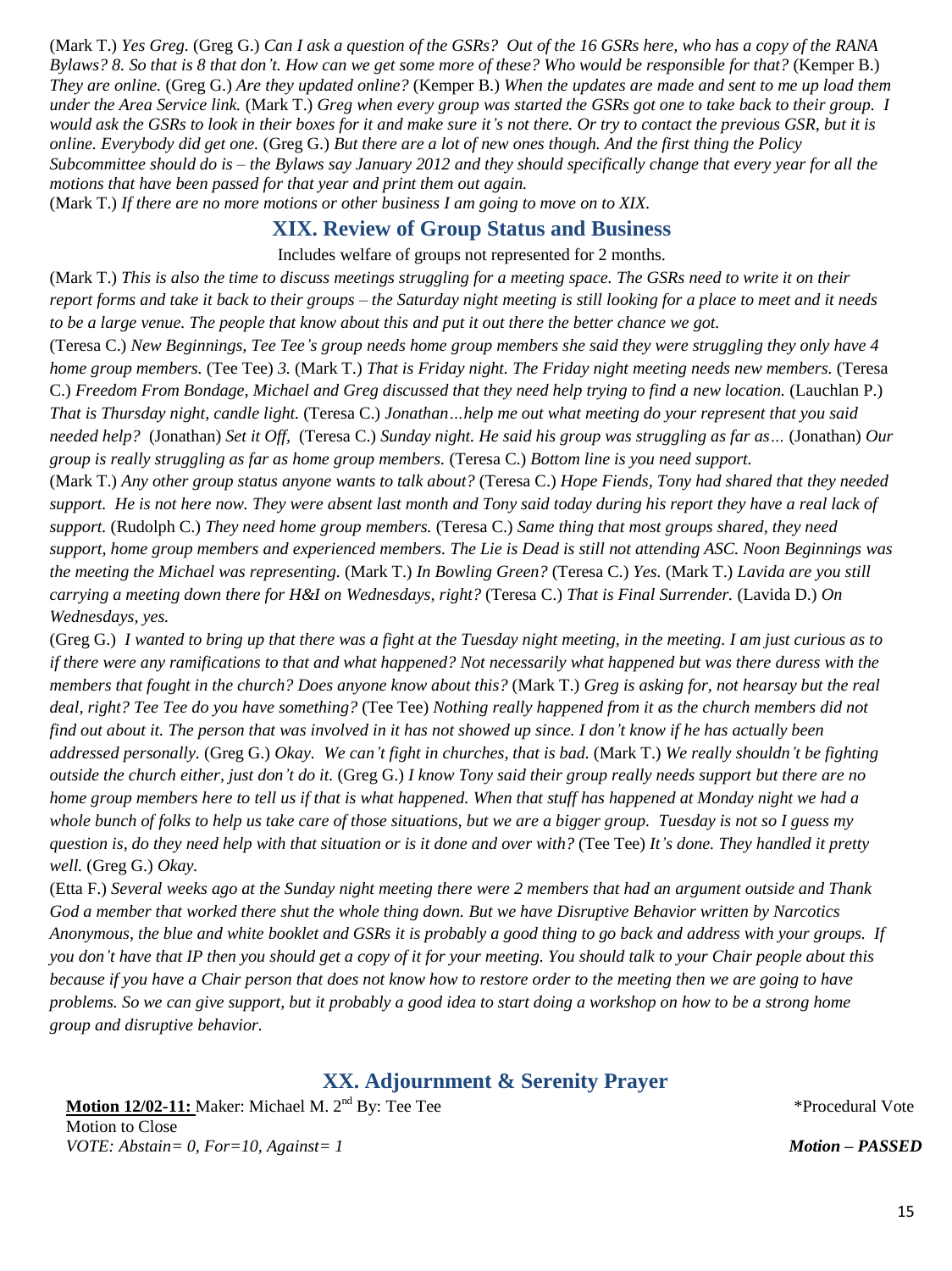# **Appendix A – November Treasurer's Report**

*\*Emailed to Secretary on November 21st after November Minutes were closed. Added to December's Minutes for record keeping purposes. See Treasurer's report on pages 3-4.*

*November, 04, 2012 Good Afternoon,*

*I am your Treasurer reporting how things are going with our finances there are a few things that I have to discuss with this body today the firs is the break down of the monies collected and deposited. The groups donated last Area and we are grateful for their contributions the groups are listed as follows :*

*Final Surrender : \$3.00 Hope Fiends : \$ 20.00 Set It Off : \$10.00 Clean &Serene: \$10.00 Clean Works: \$50.00 Who Wants To Live : \$61.06 Total: \$ 154.06 7th Tradition : \$12.00 Literature Turn In : 530.50 Total deposit to the bank : \$696.56*

*I have read the By-laws and according to page 6 Section 6- Annual Budget it reads each year the Annual budget is subject to review and alteration by all member of RANA. The following procedures apply:*

*A. In September the ASC Chair allows for time in New Business to discuss the upcoming annual budget preparation. B. In October, the Administrative Committee Members and the Subcommittee Chairs are required to meet weekly to review and make necessary changes to the Annual Area Budget. All members of RANA are invited and encouraged to participate. C. At November's Area, the treasurer submitts the proposed budget.*

*D. The budget follows the calendar year.*

*I would like to welcome Randall D as the Treasurer 11 I pray that we will come together and share the duties and responsibilities of this position.*

*I have found that I have not properly executed this aspect of my job duties and responsibilities. I am in a learning curve having just been acclimated to this position . When I had planned to do the budget meeting we were hit with Sandy and I had to work back to back overnights at the bad weather shelter. I was not able to execute a budget meeting. I need this body to help get into the solution to be able to have a review and adjustment the budget if necessary . I first have to get this body's okay to start where we are at since I am out of order of the timeline the By-laws have implemented. I hope we can revisit this in new business . I have a location we just have to agree to a date and a time.*

*I have not received a key to the post office box and Laughlin I coordinated to meet this Saturday to put me on the account however we did not meet the time constraint of the bank so it was closed we will be at the bank the beginning of this week to take care of this week. Please have patience with this Trusted Servant I will get better with the help of you people. In Loving Service, Antoinette*